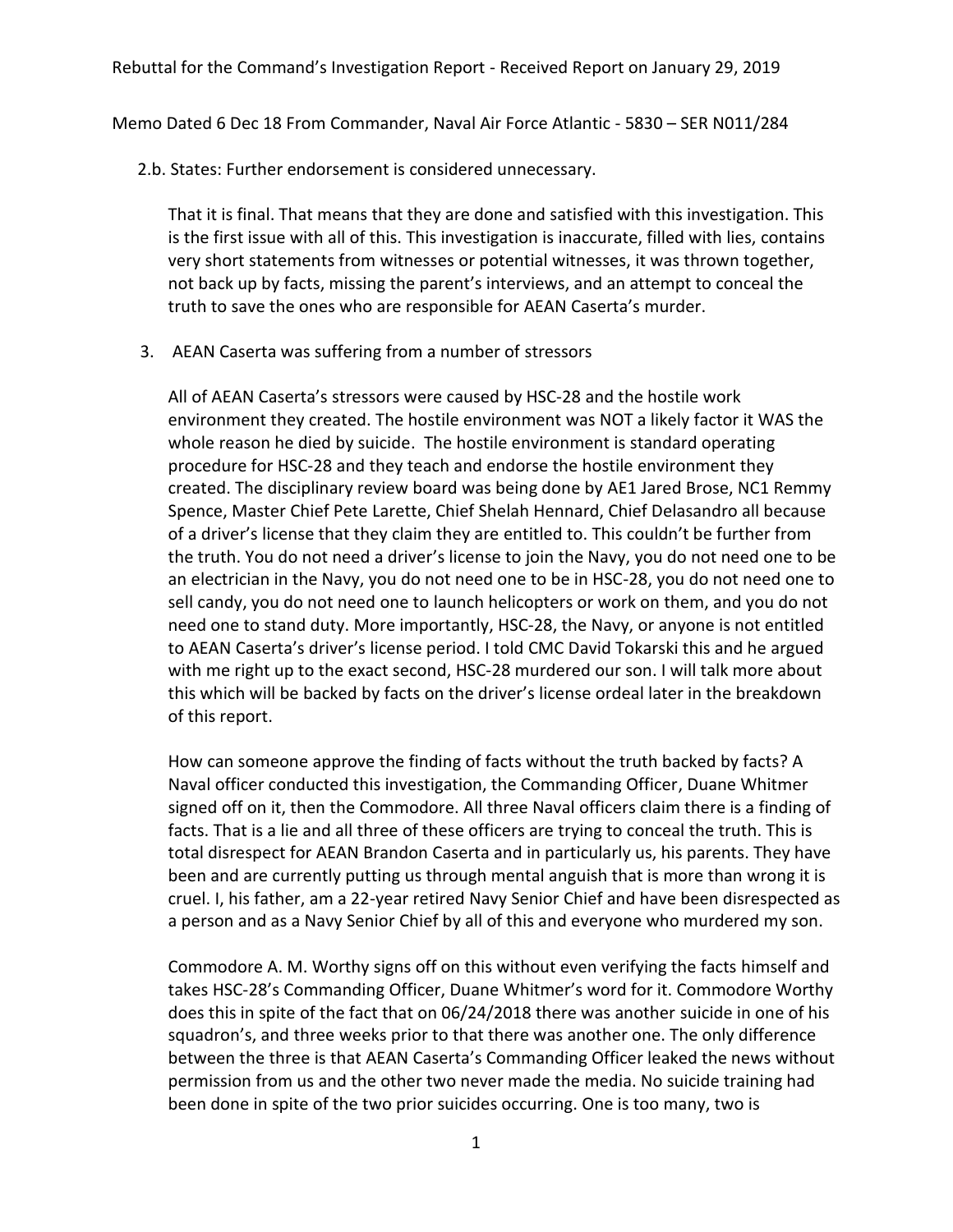disgraceful, three is just unacceptable and criminal. Had proper suicide training been held on the morning of 6/25/2018 or after the first suicide, AEAN Caserta would still be alive today.

Memo Dated 10 Jul 18 – From Commanding Officer HSC-28 -5800 Ser N00/242

1. The date of AEAN Caserta's death is wrong. AEAN Caserta was murdered on 6/25/2018 not 6/30/2018. I guess his death is not very memorable to Commanding Officer Whitmer.

The Commanding officer initiates and assigns an investigation into AEAN Caserta's death on 7/10/2018. He was killed and murdered by him on 6/25/2018. The delay is because he has everyone coving up and getting their stories straight to completely cover up the truth and facts with their own versions.

Memo Dated 2 Oct 18 – To Commanding Officer, HSC-28 – 5830

## **Preliminary Statement**

- 1) This investigation is incomplete and has been from the start. None of AEAN Caserta's friends were ever talked to and many of them are in the Navy in different commands. They didn't even interview us, his parents. AEAN Caserta's personal effects were tarnished by sending command personnel to pack up his room. They were the fox guarding the hen house and any pictures are deemed tarnished because of the fact that the command is the guilty party in all this. They also stole money and other things out of his room. Pictures being taken by the thieves are not evidence nor are they of use in this investigation since the guilty party took the pictures.
- 2) All reasonable evidence and information have been collected, and all requirements of references was consulted in the finding of facts.

This is an outright lie. No one ever talked to us, his parents, his friends outside the command who are in the Navy, or his personal friends at home. Two of his best friends are Phoenix Police Officers and no one talked to them. Both police officers attended AEAN Brandon Caserta's funeral and helped us with the entire mess that HSC-28 created. Both Police officers were Brandon's age. Almost all of AEAN's Brandon Caserta's true friends attended his funeral. Some were active duty from all over the United States. All of them helped us through all this and all are outraged over what this command did to him. AEAN Caserta's command helped with absolutely nothing.

As a matter of fact, here is what they really did. They leaked his death to the news media. They told the entire command not to ever talk to us and threatened them with jail time bad evaluations and anything else they can threaten them with if they talked to us. HSC-28 held a memorial service without our permission and didn't invite us to it.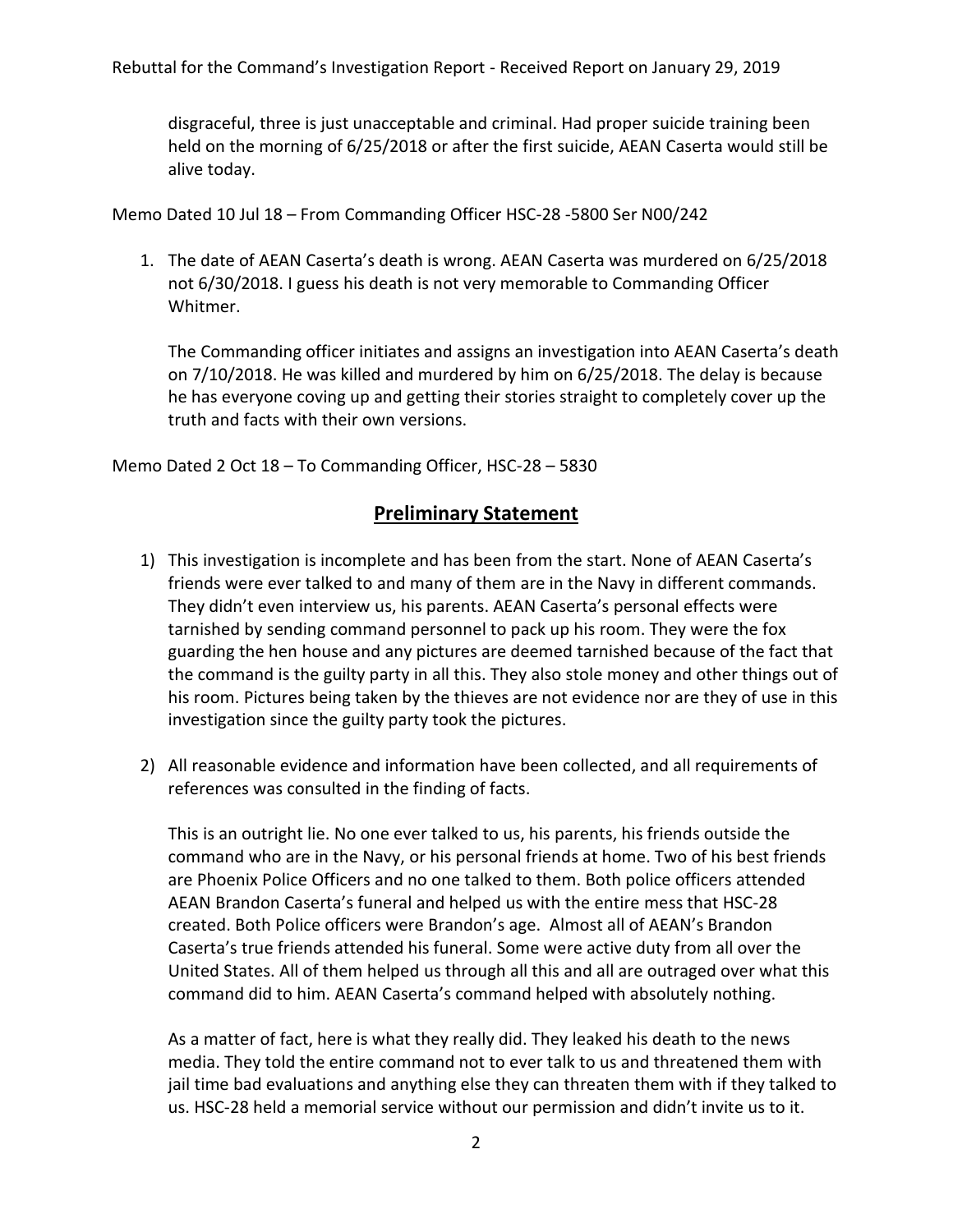They refused to let AEAN Caserta's friends who are in the Navy and outside of the command attend the memorial. The Commanding Officer, Duane Whitmer, told the command that we were not invited because we were mourning and that not talking to us will help us with the grieving process. He also told them he submitted our names to the gate so we couldn't get onto the Norfolk Naval Base. He stated we were bad people and that I'm retired Navy, and that I was going to get them back for Brandon's murder. He wrote a letter to us that arrived at the end of July that said the attendance was not mandatory but everyone came to it.

We talked to many sailors who said they weren't there. Not one officer from HSC-28 called to give their condolences, never offered any assistance, never helped us with anything period. As a matter of fact, they deliberately delayed and ignored all things that had been required of them to do. Then, they tried to blame the local Phoenix causality assistance team here for it. That local causality assistance team had been so outstanding to us and went above and beyond to help us. They did nothing but great honest things. The command to this day blames them. They didn't do anything wrong and it was a ploy to, again, make us suffer mental anguish so that they could cover up the fact that they murdered our son. HSC-28 knew the local casualty team was assisting us and because they forwarded all e-mails and conversations with us to the proper authorities to help us with what questions we had, the command deliberately found a way to blame them to get them to stop and keep them from helping us. It worked for a week or two until I called the Navy Bureau. This alone proves that the command was covering up everything and anyone who could ruin it for them they removed from the situation. The problem was the people they kept removing are the same people who were helping us get through all this.

## **FINDING OF FACT**

1) AEAN Caserta did not drop on request from special Warfare Training. First of all, again, the dates are wrong. He left SEAL Special Warfare Training at the end of April early May 2016. He was at home in Phoenix from later May until early June 2016. He had to go to urgent care and the emergency room for his pneumonia while home. It would be hard for him to be at Special Warfare in July /August 2016. He did not go directly to Norfolk, Virginia from Coronado, California. He went to Pensacola first for several months to a school for the AE rating.

Here is the true story of what happened. He had leg pain and went to medical for it. He was told it was shin splints; was refused x-rays. He tried to work through it, but he knew something was wrong. He went back to medical and they denied him x-rays, again, because it was shin splints **(sound familiar he has been denied to go to medical many times while he was in the Navy in particular by this command).** He told them he has had them before and worked through them. He said this is not shin splints. They didn't care. He went back and finished the training for the day. Early the next morning when he had a boat(raft) on his shoulder he collapsed.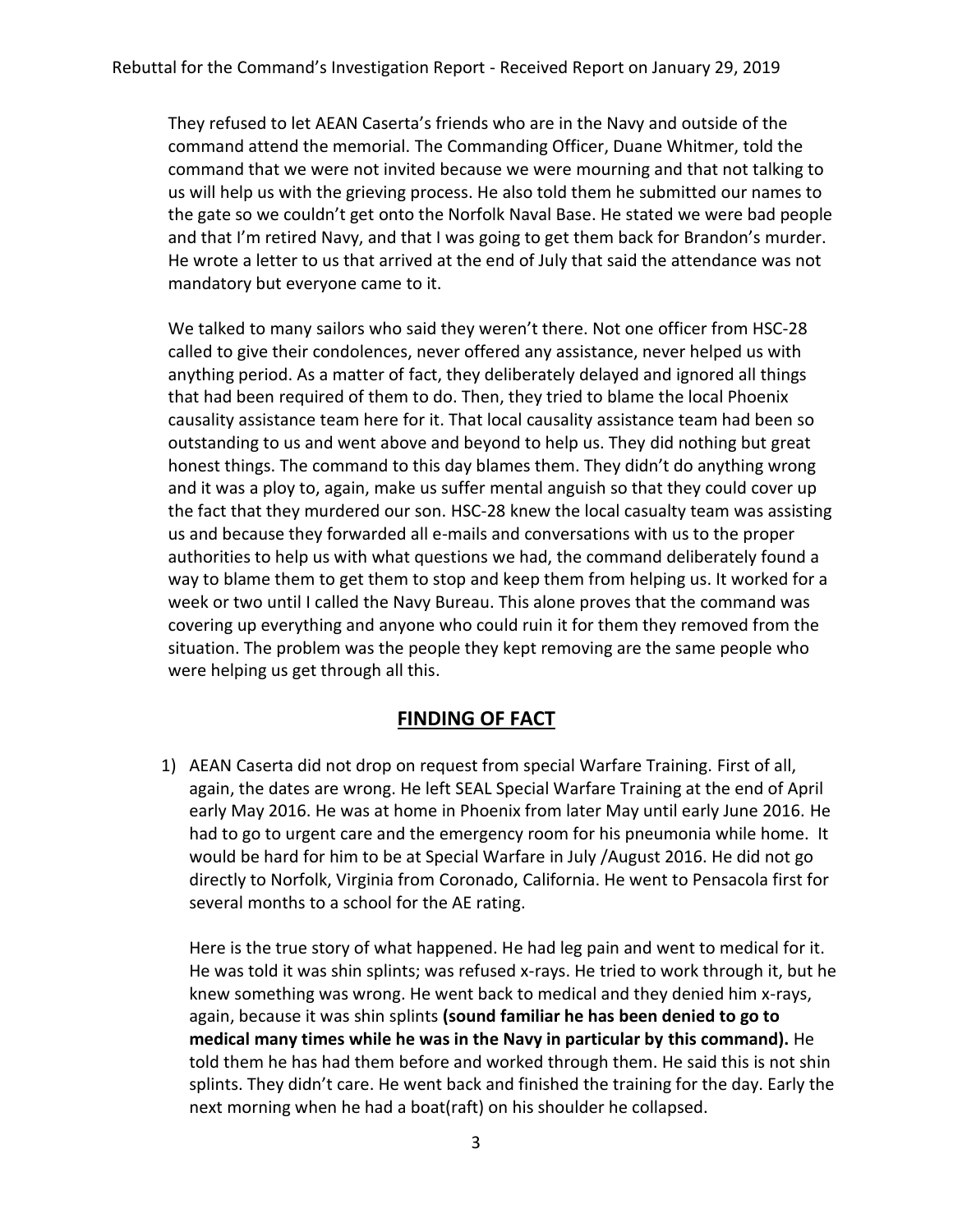They threw him into a pickup truck, took him to the bell and rang it for him. He finally went to medical on another base and x-rays were taken. He had a broken tibia in 4 places. He was running 20 miles a day with a broken leg. And, oh by the way, he had pneumonia. The day AEAN Caserta collapsed, is the same day the seal recruit was drowned by the staff there. We, Brandon's parents, were there at the time with him. I wanted to go talk to the SEALs about AEAN Caserta because it was unfair what they did. AEAN Caserta wouldn't let me because he said Special Warfare is a small community and if forced to do something will blackball him and he wouldn't make it anyway. I reluctantly honored his wishes. The ratings that were given to AEAN Caserta were GS, AN, SN, FN, and AE. He picked AE and we were right outside of the place he did this at. He talked it over with us before he chose it. He only had those choices and that was it. They transferred him to Pensacola, FL with a severely broken leg and pneumonia. They said they didn't have room to keep him in San Diego, CA.

- 4) No one ever noticed AEAN Caserta was depressed and if they did, they didn't do anything. AEAN Caserta went to the Chaplin on his own. He went there because his girlfriend broke up with him. NC1 Remmy Spence is lying that he took him. I'm sure the Chaplin records can prove this; however, I know exactly why he went. This story will come up again later in the report. I will elaborate on it and explain it in detail.
- 5) AE1 Jared Brose stated that AEAN Caserta was a hard worker and always volunteered to help with whatever was needed. You will read this time and time again. He was the best and hardest worker in the command. This is important because this is another reason the command killed AEAN Caserta. They betrayed him and allowed AE1 Brose and many others to abuse him in spite of him being the best and hardest worker in the command.
- 6) AEAN Caserta did work on his qualifications. There is no Navy requirement for him to get the said qualification and many people take a while to get it if your name isn't AEAN Caserta. He was the poster board for initiative, and this is a direct slam to make him look bad just as the command wanted her to.
- 7) AEAN Caserta did not like how he was treated by others. Many of his true friends have received texts from AEAN Caserta that everyone in the command hates him. His animosity toward the Navy is simple. He had a broken leg during SEAL training and was kicked out of the Special Warfare for it. He was denied medical treatment many times. He had a broken leg and pneumonia. Would you have animosity toward the Navy too? His PC qualification was always on track and, I will say this again, it is **not** a Navy regulation for him to get this qualification nor is it a qualification for his direct job as an Aviation Electrician. Many sailors leave HSC-28 without it. Besides, as you will see, he was leaving this command; he didn't need the qualification. The aircraft he was going to be on is a plane. The equipment he was going to school for was in the plane. He was going to school to track and find enemy submarines. It would be hard to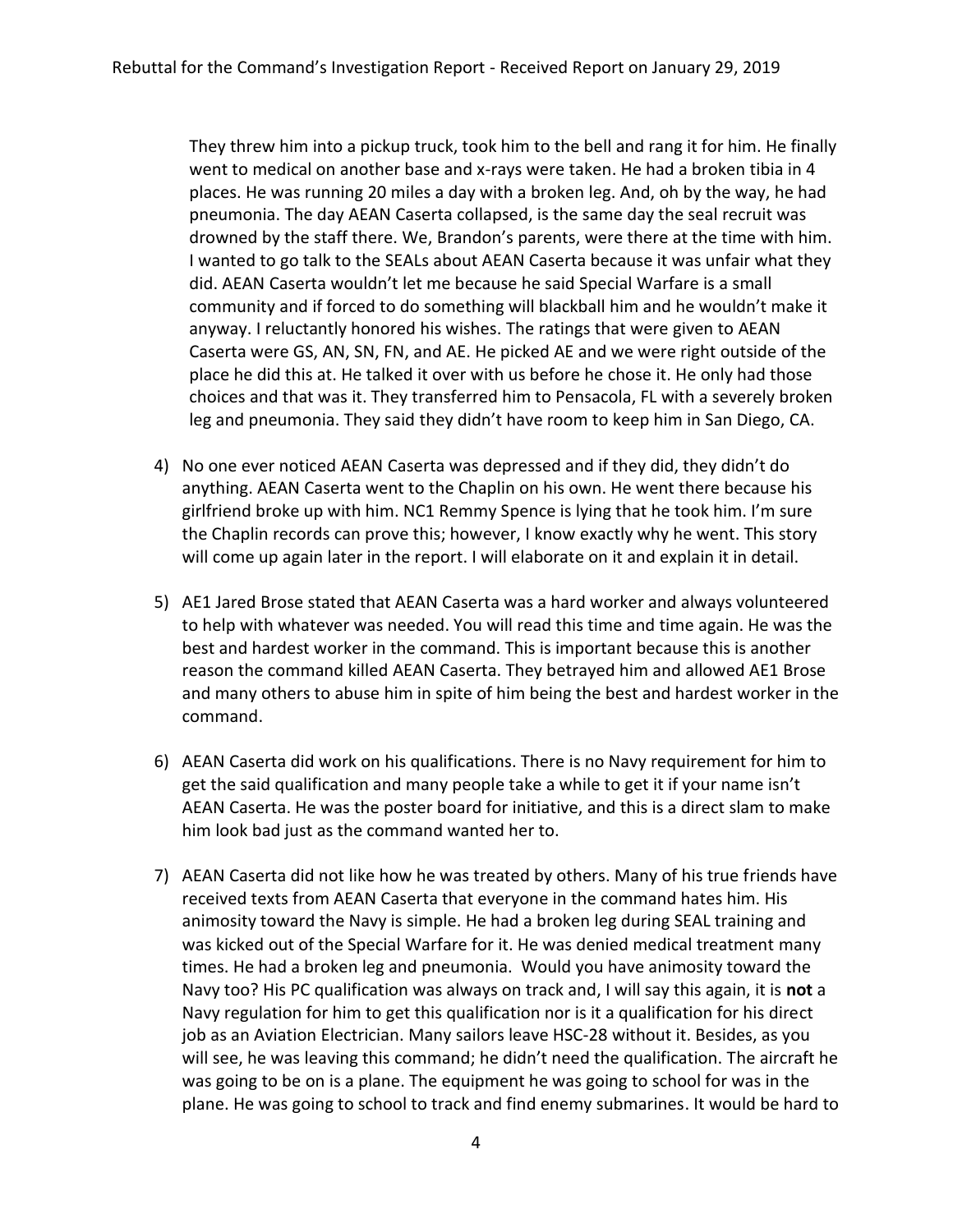be a plane captain when your equipment is in the plane and you are in the plane when it takes off. This is fact and no one can dispute this.

8) Again, wrong dates as usual. In October 2017 he received orders to go to Aircrewman school as an Avionic Warfare Operator (AWO). Everyone wishes he would have had orders to leave in November 2017. He would be alive today. He was leaving on 18 February 2018. His bicycle accident happed on 9 November 2017 and he broke his collar bone. Those orders were canceled in January by NC1 Spence and he was told once he was fit for duty, he just needed to let the Navy counselor know and he would get new orders and be gone within weeks. The command canceled his orders when he could have healed on the other end waiting for school to start. They sent him to the same area, Pensacola, with a broken leg and a pneumonia. This is the first of many times personal greed clouded this command's judgment to keep the best worker in the command. The problem was the Commanding Officer at the time was Commander Thomas and he always asked AEAN Caserta when he was getting his new orders and leaving. Every time he saw AEAN Caserta he asked this. Apparently, no one told him what plan they had to keep AEAN Caserta. I want to point out, too, that, at this time, Commander Duane Whitmer was the Executive Officer. I also want to point out that Commander Thomas attended AEAN Caserta's memorial service. He even came up to the podium and said many nice things about him from what I'm told. Apparently, they didn't stop him from coming to the service like they did us and many of AEAN Caserta's friends who are stationed in Norfolk.

**Why would anyone want to sabotage AEAN Caserta from getting orders to go aircrewmen and leave the command when he has no initiative? However, you will transfer AE1 Jared Brose who the command placed back in charge after being kicked off of deployment and helped murder AEAN Caserta like yesterday. So, if you murder someone you leave and not go to Captain's Mast. If you are the hardest, best worker in the command and have no initiative, they keep you.**

- 9) No comment, as this may be true.
- 10) AEAN Caserta was assigned to the ARO again to sell candy after he broke his collarbone. He was on light limited duty from November 2018 to March 2018. He had already sold candy for 6 months and now he had to do it again. He has been in the Navy at this point for over 2 years and in his current command for one year and has done nothing but sell candy. As for his qualifications, he couldn't work on them and he was told he didn't have to because he was on light limited duty. They could have put him to work elsewhere but they will say they couldn't. That would be a lie. He could have gone to the electrician workshop and helped them with inside things. While he was selling candy, he became the go to person and the expert there. **Not surprising for the best and hardest worker in the command**. **They sent him, with a duty driver, to Sam's Club all the time to buy more items for the Geedunk. They gave him a credit card to purchase the items with**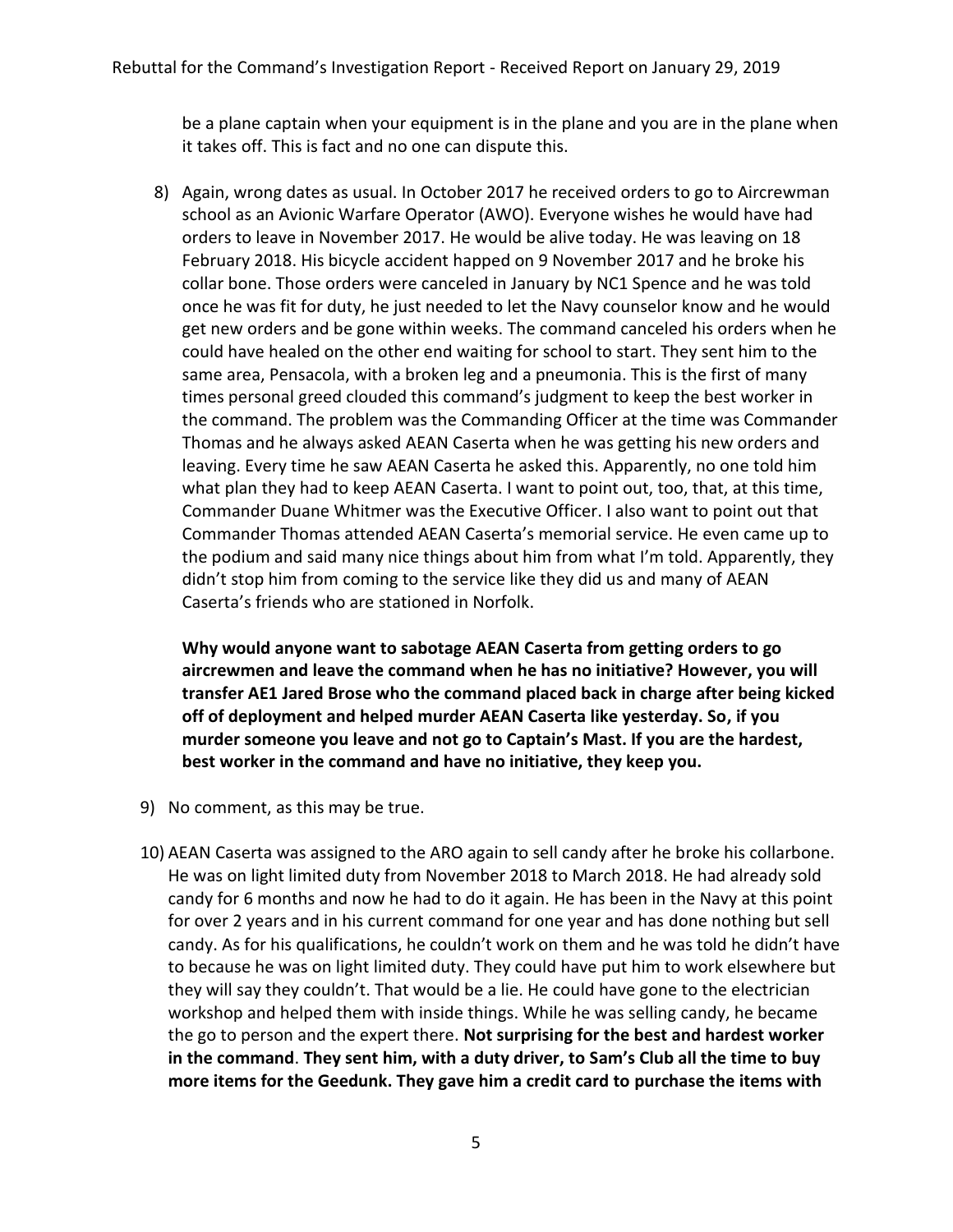**another person's name on it. This person had transferred out of the command several years ago. So, a duty driver can bring him to buy candy, but not to go to medical.** 

- 11) AEAN Caserta did voice his dissatisfaction with others about the command**.** The said individuals backed to him. That is missing in this biased report. He was **very** unhappy in this command because they called him a BUD's dud and other derogatory statements and name calling. A BUD's dud is a person who didn't make it through Navy SEAL training. Less then .000000001 percent of the Navy could pass the SEAL physical fitness test to even get a SEAL contract. AEAN Caserta made it to week 3 in the SEAL training. Hundreds had failed out by then. He was running 20 miles a day on a broken leg with pneumonia. You speak of fit and tough. Everyone talked bad about the command and no one did anything about it. I don't have the enclosures, they kept that from this report, but I assure you that it is both ways. AE1 Brose on a daily basis would tell AEAN Caserta to "go make yourself useful somewhere else". How can you like the command under those circumstances? He was berated, humiliated, bullied and intimidated every single day since the day he checked into that command.
- 12) As for AEAN Caserta rerating, he was already approved and he had orders, but he got hurt. He was cleared by a doctor in March 2018. He went up to the Command Career Counselor NC1 Spence and told him. He also told the Commanding Officer, Commander Thomas when Commander Thomas asked him, he said NC1 submitted the fit for duty clearance.
- 13) All I can say at this point is the command knew AE1 Brose had issues for a long time and deliberately put him in charge of young sailors who he just took full advantage of and bullied, berated and abused them. AEAN Caserta's death by suicide was due to not only LPO Brose but because he lost faith in the entire command's leadership.

**AEAN Brandon Caserta was driven to suicide by his command which is murder. The failure to act properly and judiciously makes the U.S. Navy and HSC-28 accessories to the murder of Brandon. More than one person in Brandon's chain of command gave Brandon nothing but indifference when they ignored the situation. They were protecting the perpetrators to continue a campaign of despicable bulling, berating and intimidation that pushed him to the brink. Brandon was a death by suicide because he lost all confidence due to poor leadership in his command.** 

**By putting AE1 Brose, a known abusive leader, who bullies, threatens, makes fun of, belittles, blackmails, intimidates, berates and many other traits of how not to be in life. The above threshold of the definition of murder is met.** 

- 14) The anger management really worked well. If anything, it made him worse.
- 15) AEAN Caserta was not delinquent in any qualifications. The PQS system reset itself back to zero and all the progress he had been working on was erased. Before the system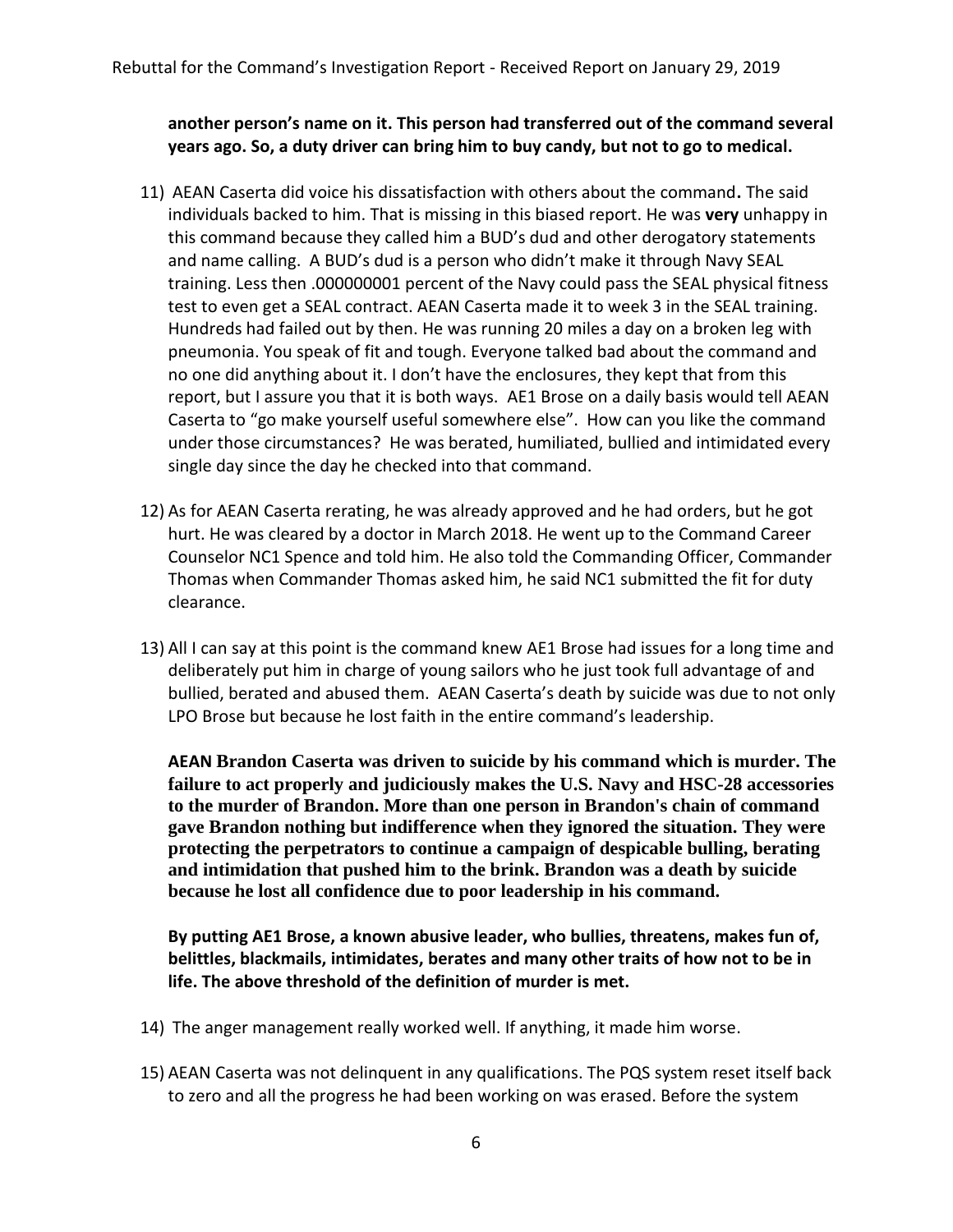reset, AEAN Caserta was 72% complete on his PC qualification. He did not go on leave for 2 weeks. He on leave for 10 days (May 22 – May 31, 2018). He was saving time for Christmas so he took only 10 days on purpose. This is another indicator he was fine when he came home and went back. He had already made plans for Christmas with his friends and family. This is exactly why this report was thrown together and signed off on without any fact verification or validation. No one even bothered to review AEAN Caserta's personnel file to get the facts for this report. This investigation and report has been thrown together and that is completely unacceptable and demeaning.

16) As I pointed out to you already, AEAN Caserta is not required by the Navy to obtain this qualification in the timeframes they wanted it done. The PQS system reset his qualifications to zero with nothing completed. In mid-June he was to have them completed and board ready. The Counseling Chit done on 18 May 2018, states he has 180 days to complete this qualification. Why would he be delinquent on this qualification is he has 180 days to complete it? As for EMI, he was coming in at 7 in the morning and getting back to his room at 9pm on those 3-4 days. Can you imagine doing this yourself for a qualification you don't need? Remember, he was leaving. Only the commanding officer can sign off on EMI, and he didn't.

Putting him on EMI was done illegally and if by some chance it wasn't, he was not behind on anything since he was not required to do this and had 180 days to complete it. The Plane Captain is in charge on the tarmac and is responsible for everyone and everything to include the safety of all. Now would you force someone to hurry up with this qualification in a matter of days when people take many years to get it? Yes, some get it quickly. The group that was on the flight line when AEAN Caserta died by suicide didn't even try and stop him and they ran away. They didn't even try and give him first aide. Again, would you hurry someone to get this qualification? Apparently, the training program they have in place is subpar and is not proper due to them not keeping the areas safe and preventing this from happening.

17) AEAN Caserta had gone to medical many times before on base and off base. He always had a ride. So, the duty driver was not the only one who could drive him. Plus, I'm positive the medical he was going to that day was the local base one. He also never went to medical when a lot of work was outstanding. If we look at his medical appointment sheets, they show he missed many because, again, he was the best and the hardest worker in the command. This appointment AE1 Brose knew about. It was the last appointment needed to complete a physical he didn't even need to get to go aircrewman. They were making him get another physical and do all the paperwork over again for their personal greed. I will prove this over and over again and it is factual and back by true evidence. So, this losing two people garbage is made up so is the lack of AEAN Caserta telling someone he had an appointment. Couldn't spare the manpower is a lie. LPO AE1 Brose used to tell AEAN Caserta to make himself useful somewhere else all the time. This is factual just ask others they will verify this.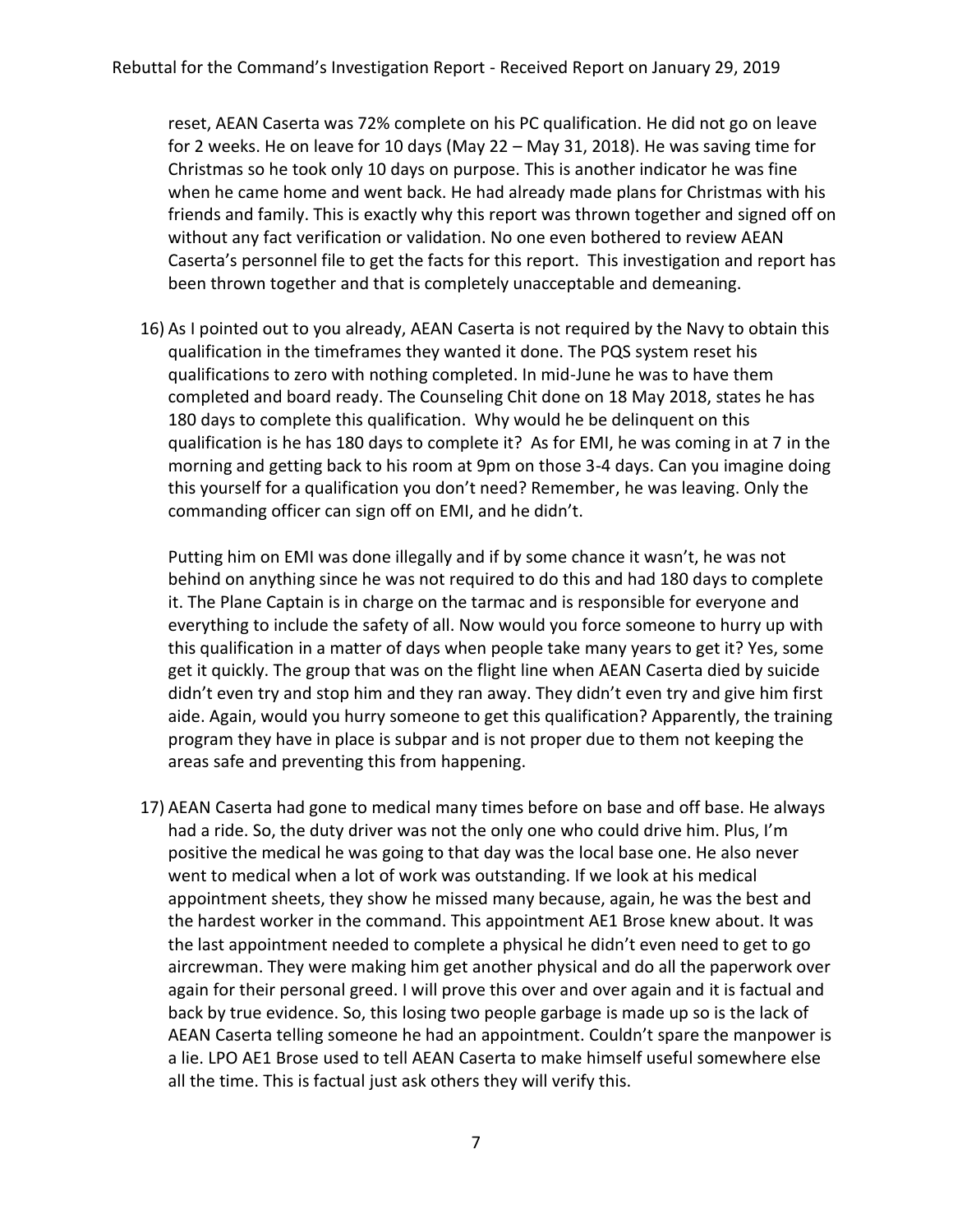18) Again, he didn't need the qualification to go Aircrewman. He didn't even need to do a new physical nor did he need their endorsement. He already had it and it was good for a year starting from October 2017 to October 2018. So, the prioritizing was a lie and a ploy to get him to qualify on something he did not need. Why would the best and hardest worker in the command need more merit? Why would he need anything if he is the best of the best? He is a command dream junior sailor. NC1 Spence sided with AE1 Brose on this one because he didn't have a choice or so he says. He threatened and blackmailed AEAN Caserta about the Aircrewman rerate to help AE1 Brose and Master Chief Pete Lerette get AEAN Caserta Plane Captain qualified so they could deploy him. He was leaving! Why would they even try to deploy him? This was all about personal greed, period.

I want to point out that, to this point, AEAN Caserta was "friends" with NC1 Spence, was going aircrewman, and did not need to do a complete package all over again and resubmit it. AEAN Caserta did it anyway because he trusted NC1 Spence and he told him he had to redo it all. So, they refuse to let him go to medical, they threaten to take away his dream of going aircrewman if he doesn't get the qualification he didn't need, his friend, NC1 Spence, turns on him and threatens, blackmails, and lies to him about having to do another complete package. This happened all on the same day. This was just the beginning of what the rest of that day and his last few days he was alive he had to deal with. Here was, again, by talking to everyone, the best and hardest worker in the command who volunteered for everything to include washing helicopters, cleaning floors, bathrooms, outside decks whatever they needed done and HSC-28 treated him like this.

19) I called NC1 Spence; but he didn't answer. I told him as a friend, yes, we were "selfmade friends" because he called me looking for Brandon when the Chaplin was looking for AEAN Caserta in 2017 regarding an appointment that had been changed. The Chaplin tasked NC1 Spence to find him and tell him the new time. We talked for a long time. He told me he would take care of AEAN Caserta and we hit it off because I had also been a Navy counselor in the Navy. I just had many jobs above his and I was an expert in the field. He asked me why Brandon was seeing the Chaplin. I told him it was personal and had nothing to do with the command. That's all I told him. So, if he referred AEAN Caserta to the Chaplin or as he says brought him to the Chaplin why did he ask me why Brandon was seeing him?

AEAN Caserta had broken up with his girlfriend and sought out the Chaplin to talk to him about it. NC1 Spence wouldn't know this because I didn't tell him. So, his statement is an outright lie like so many others in this report. I later spoke with NC1 Spence after Brandon got his orders to aircrewman school in October -November 2017 timeframe and the first thing out of his mouth was I told you I would take care of your son for you. I left him a message after they wouldn't let AEAN Caserta go to medical. I told him that was wrong, and they couldn't do that. I told him to help AEAN Caserta with this and that I will go to the commanding officer if I have to about all this. Then I received a text from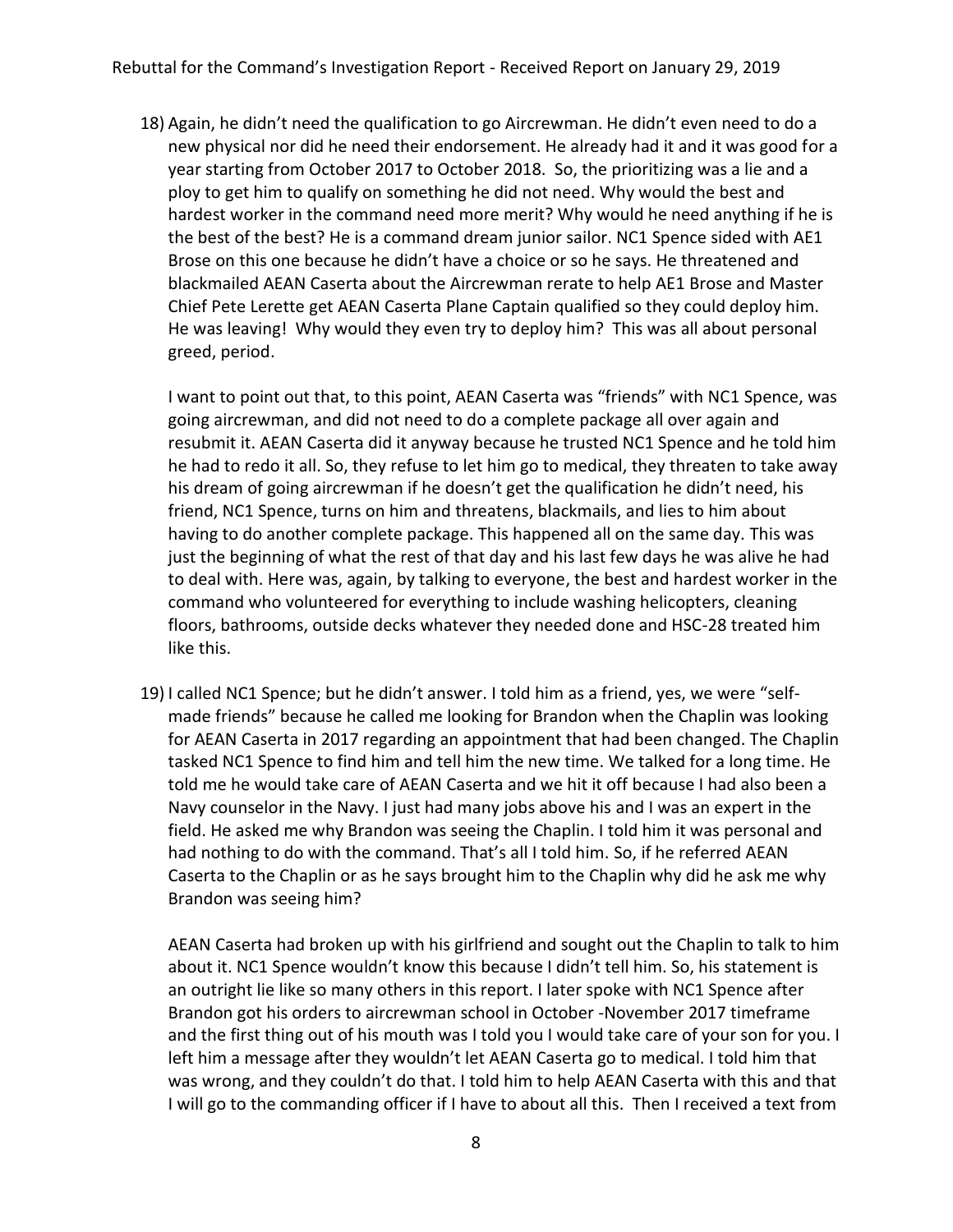AEAN Caserta. It says "NC1 Spence is involved in all this". I then sent NC1 Spence a text saying please tell me you are not involved in all this. I have these texts. I also have the outgoing calls to him. The next thing I know, my cell phone is ringing with a call from the Norfolk area code. It was Master Chief Lerette who claimed to be the Command Master Chief. That position is the senior enlisted advisor for the command and that person worked directly for the commanding officer.

This counseling session happened because Maintenance Master Chief Lerette called me and we talked. He was rude and told me there are 50 chiefs in this command. He was mad that he was calling me. He claimed to be the Command Master Chief. He kept saying you called my NC. We discussed AEAN Caserta's package for Aircrewman, being denied medical, the candy selling, the plane captain qualification and many other things. He told me he heard AEAN Caserta was afraid of aircraft. I told him that was not true. I even sent a text out to AEAN Caserta and asked him and he said no. I have this text as evidence. Mast Chief Lerette defended everything. He even said AE1 Brose better not be abusing people again and that he would put an end to it and send him to Captain's Mast. When we discussed the plane captain qualification, he claims it would do the Navy good. He also said AEAN Caserta is useless to him because he does not have that qualification and he can't deploy him. No wonder AEAN Caserta felt useless in that command. I'm sure if Master Chief Lerette told me that he was useless, can you imagine all the things he told AEAN Caserta to his face?

He said people had to do two deployments because of AEAN Caserta. That's a lie and again AEAN Caserta was leaving. As far as doing the Navy good, wouldn't it do the Navy good if everyone ate better, lost weight, and worked out more? As I said before, it is obvious that they had no intention of AEAN Caserta going aircrewman or transferring. Master Chief Lerette told me AEAN Caserta was lying about him not being able to go to medical. He claimed he talk to AEAN Caserta and helped him out and he said he had my back and called me brother at least 10 times. I told him I would talk to AEAN Caserta about the qualification and he will stay on track as he always has. That is why AEAN Caserta was receptive about it all because we launched a plan to do as they wanted and get him out of there. As for AEAN Caserta leaving his office unshaken, that is wrong. He was mad that he got yelled at and Master Chief Lerette was spitting on him by accident that shows how mad Lerette was. AEAN Caserta said the conversation was one way. Master Chief Lerette didn't let AEAN Caserta talk.

There were many errors in the one-sided conversation such as the computer resetting his qualifications and the fact that he wasn't delinquent and of course how AE1 Brose was treating him. For the record, if I had known he wasn't the Command Master Chief as he said he was, I **never** would have spoken to him. He lied to me, because he didn't want me to call Command Master Chief Tokarski and spill the beans on his plot to keep AEAN Caserta in the command and force him to get the plane captain qualification overnight and deploy him. I have the text from AEAN Caserta telling me I didn't talk to the Command Master Chief and I gave this text to the IG and told NCIS about it. As for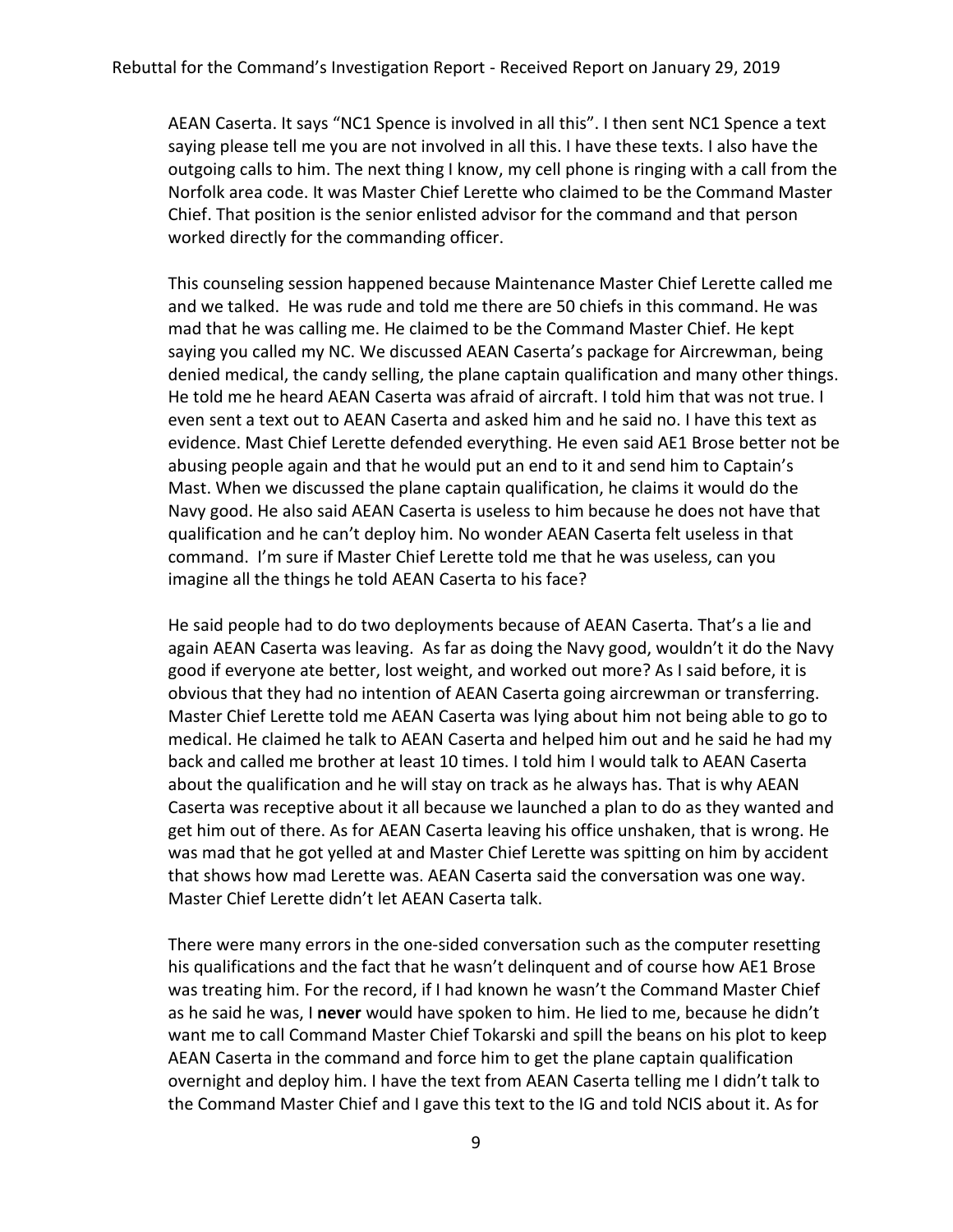the endorsement after completing plane captain qualification, AEAN Caserta didn't need an endorsement; he already had one. That was the secret that they kept from us.

They knew this and that is why NC1 Spence went to Master Chief Lerette and had him call me. NC1 Spence told him I was going to call the Commanding Officer, Duane Whitmer, and I was a Navy Counselor and that I would expose their plan to keep AEAN Caserta from going. Well, unfortunately, it worked. I believed and trusted Master Chief Lerette. I really thought he was the Command Master Chief as he said he was. Who would impersonate someone he wasn't unless he had something to hide? The Command Master Chief is the only one who could say "I have 50 chiefs in this command" and "my NC1" and it would be true. Now, for the record, if Master Chief Lerette had really meant if AEAN Caserta got Plane captain quailed he would sign off on him going aircrewman then why did he tell me AEAN Caserta was useless to him without it and people had to do two deployments because he wasn't plane captain qualified. Again, AEAN Caserta was leaving. I trusted Master Chief Lerette and it cost me my son's life. How did he **not** contribute to the murder of my son? He is as guilty as anyone. He lied in this statement, to NCIS, to the IG, to the Command Investigating officer, to me and my wife, and did absolutely nothing he said he would. If he had fixed and removed AE1 Brose, AEAN Caserta would still be alive. He was told by me that AE1 Brose was mistreating AEAN Caserta. I told Master Chief Lerette, word for word, that I was concerned about the welfare and well-being of my son. That was the first thing I said just like I did when I spoke to the real Command Master Chief, Tokarski.

- 20) How can you counsel and send someone to a disciplinary review board for having a driver's license and you have no evidence that he does?
- 21) I'm putting this driver license to rest right here and now. This is long and is the exact conversation I had with Command Master Chief Tokarski on the first phone call to him on 6/25/2018. Here is exactly what happened: AE1 Brose was furious with AEAN Caserta after he got in trouble for denying and letting him go get medical care. He goes in the ASM system and mysteriously finds out that AEAN Caserta had an ID Number in the computer under his Command information. He runs to Chief Hennard and Master Chief Lerette and complains. They tell him to go to AEAN Caserta and have him write his full name, address, date of birth and social security on a piece of paper. AEAN Caserta complies not knowing why he needed to do that because he always does as others ask with no questions. AE1 Brose never told him what it is for and it is something you cannot ask someone for no reason. That's a fact.

AE1 Brose goes to the workshop and starts looking up AEAN Caserta's information in the Arizona DMV website to see if he has a driver's license. Nothing comes up. Then somehow a chief from Arizona, Chief Delasandro, gets involved and now seven people are involved standing in front of this computer while Chief Delasandro inputs AEAN Caserta's information. There are five chiefs and two 1st Class Petty officers who are watching and being a part of this. Chief Delasandro asks AEAN Caserta if he has ever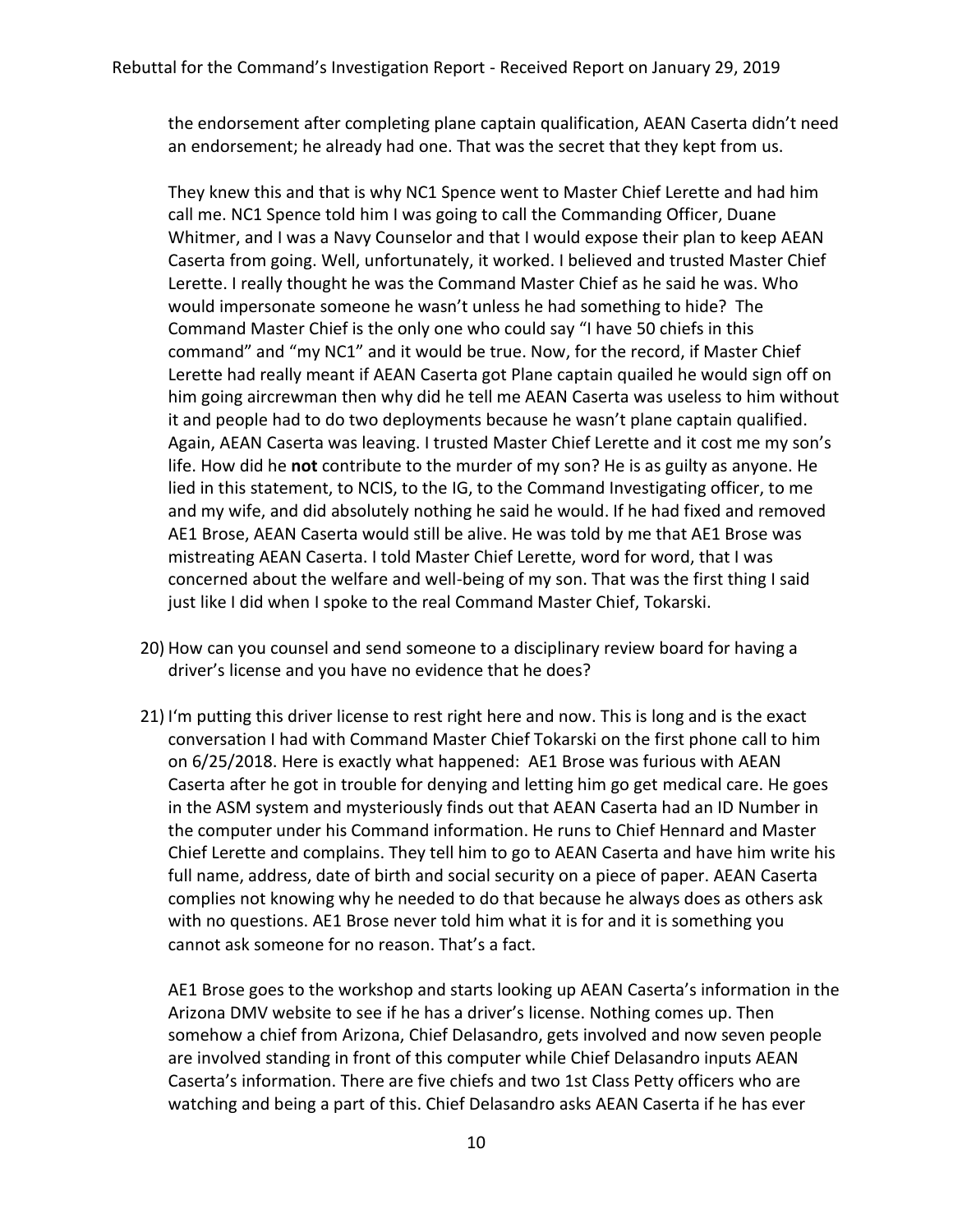moved AEAN Caserta says he did. He has him write down the new address. His information comes up with his old address. It is free to change your address in the state of Arizona so no fee is required, but it costs \$12 to change the mailing address. They wanted a new updated driver's license sent to the command. Chief Delasandro puts all the information in and asks AEAN Caserta for \$12. He says "I do not have \$12". Chief Delsandro asked him if he has a credit card, AEAN Caserta said he did not but I have a debit card. Chief Delasandro then says give it to me, grabs it out of AEAN Caserta's hand, inputs the information and prints out a receipt, hands it to AEAN Caserta and says "looks like you have a driver's license". The address change would have been free. He made him pay for a replacement driver's license. This driver's license, to this day, has never been returned to us and was sent to the command with AEAN Caserta's name on it. The DMV never received it back to this day.

Someone in HSC-28 stole it. Here is why: They violated every privacy act rule in the book. They forced him to pay for something he didn't need or want. They took and used his debit card without his permission. This is all in text to me with an email timeline to back it up along with a copy of the receipt he was given. I want to point out that no one knows for sure if it is a driver's license and it was not valid if it was even a driver's license at this point. So how could he be going to a disciplinary review board for having a driver's license, malingering, and failing to maintain one? AEAN Caserta had 10 days by Arizona law from when he went to basic training to change his address period. He moved eight times in over two and a half years while in the military. In the state of Arizona and Virginia it is the state law that you must have and maintain car insurance to drive any vehicle, period. As for the government is self-insured, that is true but you are still required to have a valid driver's license, car insurance and know how to drive. AEAN Caserta did not drive and has never ever driven by himself and there is not one person in the world who can say he ever drove by himself. He never had car insurance and surely has never driven a van yet alone an 18-passenger one. You cannot make someone drive period.

Now for what I told AEAN Caserta and Command Master Chief Tokarski, I explained what I have said so far. I said AEAN Caserta does not drive. I told him AEAN Caserta has never driven alone and that his driver's license is used as an ID purposes only. That is factual truth with no deception period. CMC Tokarski argued with me. Since he was arguing about something that he was out of line with and couldn't possibly even win the argument, I informed CMC Tokarski that it is not a requirement to join the Navy to have a driver's license, it is not a requirement to have a driver's license to be in his command, it is not a requirement to have one to be an electrician, to sell candy or to launch helicopters. Then I stated that the Navy did not pay for the license and no one in the Navy or HSC-28 is entitled to his driver's license.

I went on to say AEAN Caserta is not going to any disciplinary review board without me being there and that I represent him, and he is to go to base legal right now. I told him I will get an attorney for AEAN Caserta and I'm going to be there tomorrow or the next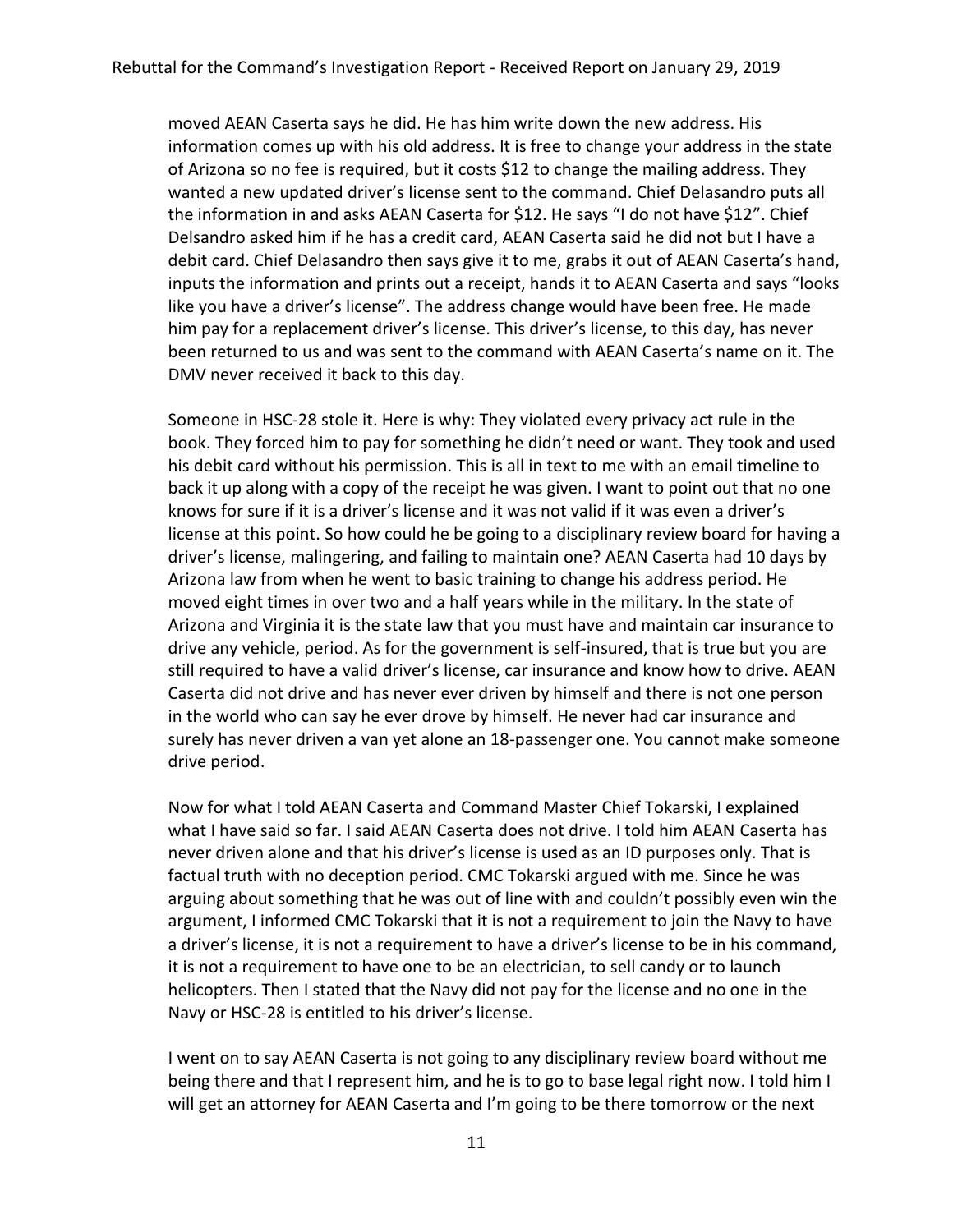day at the latest. CMC Tokarski then told me all this goes away if AEAN Caserta goes to medical and claims to be claustrophobic. He also said he had already sent some assistant Senior Chief to tell AEAN Caserta if he goes to medical and claims to be claustrophobic all this goes away. I told him AEAN Caserta is not claustrophobic and if anything, he may have a driving phobia. I pointed out to him that he cannot make AEAN Caserta drive because it is a safety hazard and people in the command could be killed. There was no way he could be a duty driver period. He doesn't want to drive and never has alone ever. Many people his age in modern America do not drive. Especially since Lyft and Uber came into the picture. Years before this when AEAN Caserta told us he doesn't want to drive I thought he was crazy. I even talked to my college professors about it. Everyone I talked to have the same issues with their children.

They told me this is common and to understand that when he is ready someday, he will probably drive. That day hadn't come. We even sent him to a very high dollar driving school in hopes that it would change his mind. It didn't and so we were out \$2,000. After completing and graduating from the school, he was entitled to getting an Arizona driver's license. He never drove any automobile by himself his entire life. He went to week three in Navy SEAL Training. He was not claustrophobic. A driver's license is not a requirement to be in the Navy, HSC-28, or his job. As a matter of fact, no one is required to show or tell anyone they have a driver's license other than if they are asked by a police officer. It is a private matter and no one's business.

Let's talk about why what I said is not in this investigation. I cannot believe they even put what they did in it. It is worse than admitting what they did. They do not want anyone to know what they were doing to AEAN Caserta. Like I have said to everyone who cared about AEAN Caserta, would you want to tell your boss, the Navy, NCIS, and IG that you were trying to bring a young sailor to captain's mast and it caused him to do what he did? HSC-28 literally murdered AEAN Caserta. When the media gets ahold of this story, and someday they will, the Navy will have a PR nightmare worse than they have ever seen. Think about this, they did not believe him that he did not drive, and they certainly did not believe me. HSC-28 did not care about whether he could drive or not, safely. They were going to bring him to captain's mast because they felt he was a liar and that they were going to make him drive an 18-passenger van. HSC-28 felt they were entitled to his driver's license, they stole money from him to get one which violated his rights and privacy. They wouldn't let him go to legal or medical. AEAN Caserta dies and they cover up and fabricate information not even caring that we most likely have texts, e-mails, a picture of the DMV receipt, the fact that he told his parents and his old roommate everything that was going on. Actually, HSC-28 was really taking AEAN Caserta to a Disciplinary Review Board for malingering. I have this in text and AEAN Caserta told me on the phone. Malingering is not mentioned in this report at all and I was told many times that many believed him that he didn't drive or know he had a driver's license. If that was true, then why is he dead? They never said to AEAN Caserta they believed him or to me. He would be alive if they did.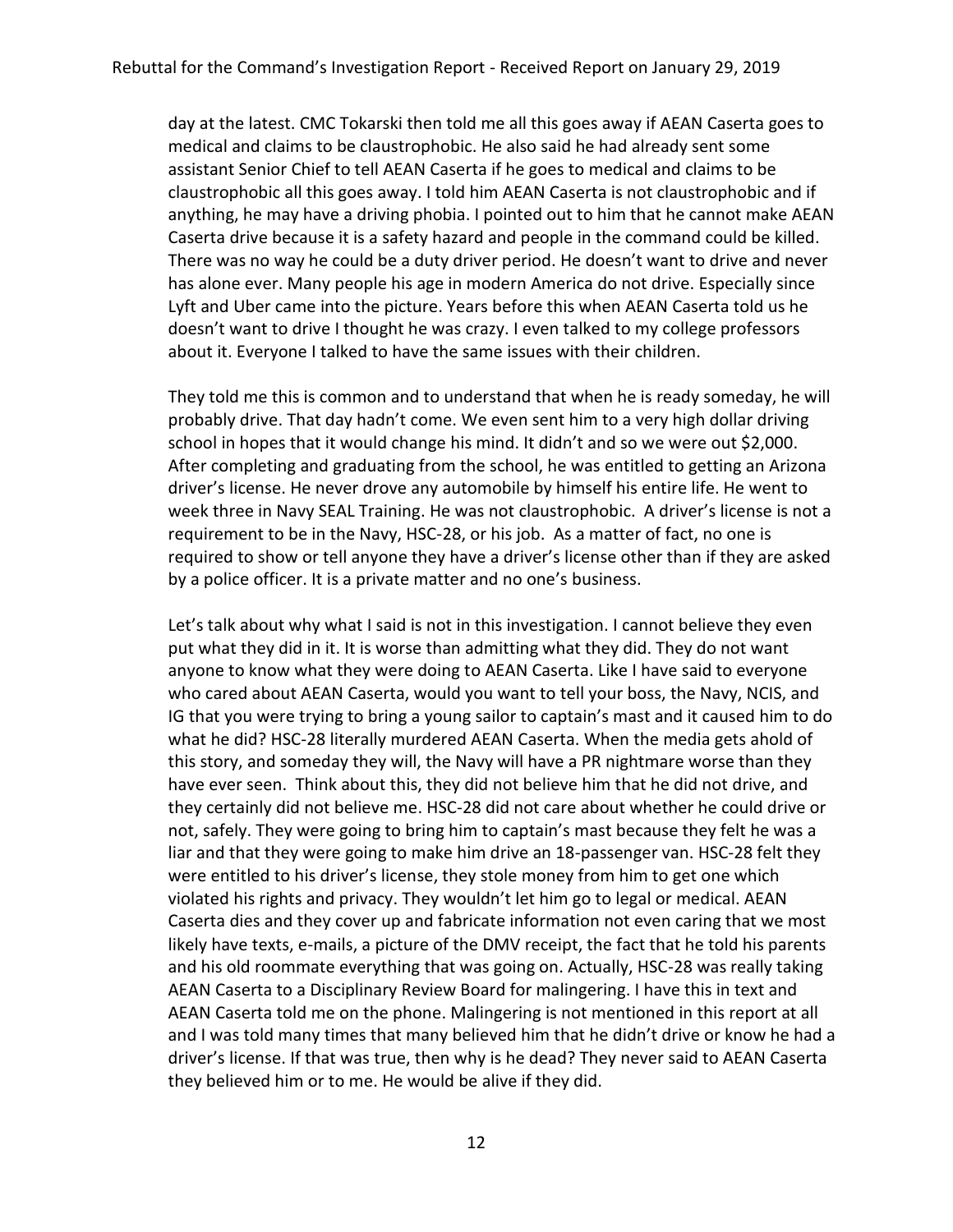On the 22 June 2108 Counseling Chit, it was all typed out. The counselor recommended a Disciplinary review board without even hearing or, in this case, reading AEAN Caserta's side of the story. This is against every Navy policy out there. You are innocent until proven guilty and how can you be pre-recommended for something without you having any chance to explain your side of the story? A disciplinary review board is not the place to explain your side of the story for the first time. I have been on and in charge of 100's of these boards and it does not work that way. You cannot even set one up without just cause. Having a driver's license and not ever driving alone is not just cause. If someone wants to twist this then let's put it to rest. If AEAN Caserta had a driver's license it was no one's business nor are they entitled to his driver's license period.

The Arizona DMV database indicated AEAN Caserta did have a driver's license, but it was expired. No one in the Navy or his command had any right to enter an online database and punch in any person's personal information to see anyone's driver's license. AEAN Caserta never gave permission for anyone to do this. It violated his rights, his privacy, and most of all extremely unethical and against the law period. Remember, this was the best and hardest worker in the command and not one person was looking out for AEAN Caserta's well-being, welfare, career development, mentoring, nothing, just an illegal DMV search. If AEAN Caserta had a mentor as the command requires which is to be an E-7 or above, he could have gone to that person and he could have asked for help. It's hard to do when the command never assigned anyone to him.

Lack of a valid driver's license. He didn't t have a lack of anything. He is not required to have a driver's license. Since it's not a requirement to be in the Navy, at HSC-28, or his rating it would be hard to have a lack of a valid driver's license. A valid invalid driver's license would be wrong state, wrong type, whatever words they want to use, if you do not drive, it is a non-issue and nonstarter period.

- 22) The Assistant Squadron Duty Officer spoke to AEAN Caserta, during the last days of his life. She stated he didn't sound right. He did not respond to her queries. That's a lie ask anyone and look at this investigation AEAN Caserta always did as he was told. He always showed respect and always answered all questions when asked. She said she didn't think he would harm himself. How could she possibly know this since she didn't take the time to find out what was wrong with him? It was her duty to seek him out personally if she felt something was not right with him. She just dismissed him like everyone else in that command. No one cares about their sailors at all and this proves it. Everything that is learned, comes from the top down. If the Commanding Officer doesn't care, why should anyone else.
- 23) First of all, AEAN Caserta only e-mailed Kristen and Miki who were the only two on deployment that he emailed. The other person he texted was Katrina Carden who was on nights. Secondly, on June 2, 2018, AEAN sent a text message to Miki that said, "What's the objective of life?" He did not send this the weekend of June 23-24. The email that is referenced that was sent out is only talked about because they want to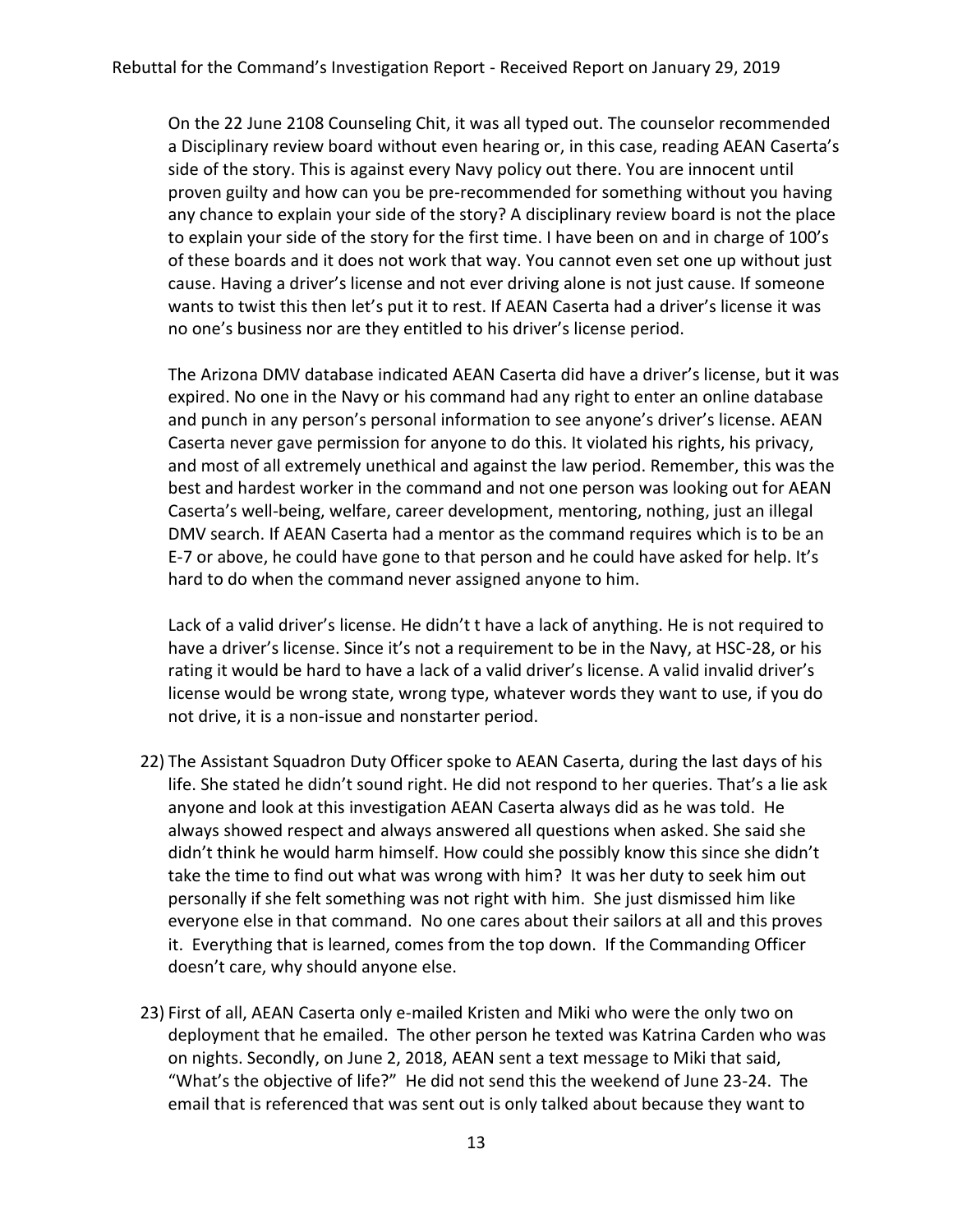show that AEAN Caserta planned this out and had made his mind up. What is left out of this statement is the fact that he also told them that "I'm royally FUCKED now by the command. I can't go crewmen anymore". Which proves HSC-28 took that option way from him. What they fail to tell you is that he sent a text message to Katrina Carden who he left all the letters for on her desk on June 25 that states, word for word, **Unless things don't go right. Then I'll have to give it to you later. If you honestly prefer that, then I will do it.** This means he was not sure what he was going to do if anything at all. AE1 Brose, CMC Tokarski, Chief Hennard, NC1 Spence, Chief Delasandro or any one of them or a combination of them after this text put him over the edge on a point of no return. We have been told AE1 Brose was seen arguing with AEAN Caserta right before he died by suicide. We also know that AEAN Caserta told people on the flight line that he was hungry and was going to get something to eat.

He disappeared for 40 or more minutes, he did not leave the building that anyone knows of. No one, to this day, knows what he did, where he went, **but we do know from the medical examiner's report that he had an empty stomach so he did not eat**. No one to this day had even looked into the matter and this 40-minute disappearance is very important and most definitely shows the command is covering this up. That 40 minutes will answer the biggest question in everyone's minds. What would cause a twenty-one-year-old young man to jump into a turning helicopter rear rotor blade, miss and do it again. The command knows what they did and are coving it up and trying to make everyone believe on the 24<sup>th</sup> of June 2018 he had completely made his mind up. This is untrue by the texts sent to us that the command has never seen but NCIS has had from day one. Also, I want it to be known that someone used his fingerprint to get in his phone when he was already dead. That phone belongs to me. What did they do to it and what did they erase add or mess with?

24) The time these items were placed on Katrina's desk is unknown. They do not want you to know the exact time. There is evidence that it was put there later in the day. Maybe during the 40-minute disappearance or after what happened during that time, he was forced to go do what he did. By the command saying it was early morning it is trying to convince people that he had this all planed out. Who would drop off boxes of letters and gifts at 7am in the morning and dies by suicide at 3:34 pm? He could have done it right after he dropped them off that morning.

Why would he work all day long in a command who hates him and made it impossible for him to like and function in? HSC-28 did not care about him, they didn't look out for his wellbeing or welfare, they didn't believe him, nor appreciate all his hard work, and you expect us to believe he worked hard all day knowing he was going to kill himself for sure? No way, there is more evidence to support he was not sure what he was going to do. The letters do not say how he was going to die or when. This command trapped him and broke him that day and he felt he didn't have a choice. The people in HSC-28 drove him to choose death by suicide because he lost all confidence in leadership and for the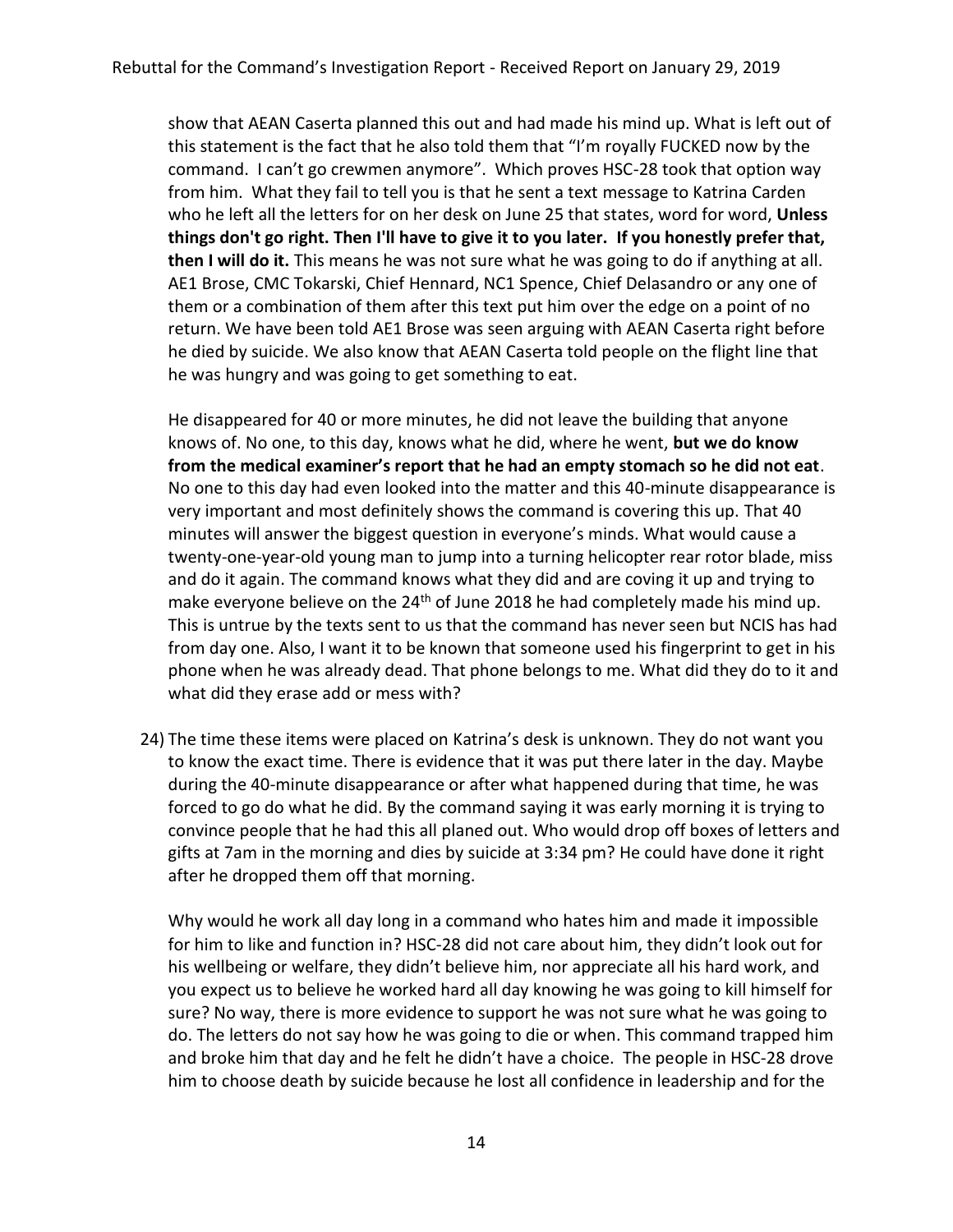way he was treated. HSC-28 murdered him and they do not want to take any reasonability for it.

25) At 1500 which is 3pm is not the time he took his own life. It was approximately 1534. We have texts coming and going with him at 1500 and beyond. They can't even put in this report the right times and dates of things. I have pointed this out all over this report. Paying attention to detail is what any investigation requires and better yet is what from day one the Navy teaches you. As I have pointed out and proven with factual evidence, this command ignored paying attention to detail and that is another reason AEAN Caserta is dead. Even when he is dead, they continue to disrespect him and blame him for all of their unacceptable actions, practices, unsatisfactory training, and lack of training, lies, abusive and hostile work environment that was standard operating procedure for them. Again, this behavior is taught and comes from the top. Commander Whitmer is ultimately responsible for this because he did not condone what was going on in his own command. AE1 Brose is a product of the Commanding Officer's training program. It was taught to him and encouraged by the leadership in this command. **The command climate control surveys before this were horrible and no one did anything**. AE1 Brose and others where identified in them.

The Commanding Officer and the leadership in the command did nothing about the treatment, the bullying and the abusive leadership. Yet you see in this investigation there were no complaints against AE1 Brose since he was kicked off deployment for doing the exact things he continued to do. The Command Climate survey tells them AE1 Brose was still doing what he did before. The survey was weeks before all this happened. AEAN Caserta also put in the Commanding Officer's suggestion box an indepth complaint. It was put in a week before this happened and AEAN Caserta took a picture of it on his phone. Weeks before this happened, command climate surveys were conducted and many of them had bad reviews with details about AE1 Brose and others. So, we know of four plus times that evidence proves AE1 Brose had not changed one bit since being kicked off DET 4 and going to Anger Management and was allowed to continue to do what he always had. I told Master Chief Lerette, I told CMC Tokarski, AEAN Caserta put it in the Commanding Officer's suggestion box, stated it on his command survey, in his letters to us and others. Everything but the letters was known before he died and the Commanding Officer and his leadership did nothing. That means they supported and taught it.

A hostile work environment with no way out. Then the day before AEAN Caserta died, a sister Helicopter Squadron in Norfolk had a suicide, three weeks prior to that there was another suicide in another sister squadron of HSC-28 in Norfolk. No training was conducted after either of the first two. There was no media attention on either one of those suicides and both Commanding Officers were relieved. HSC-28's Commanding Officer who teaches and supports an abusive and hostile work environment is still in charge acting like nothing happened, taking no responsibility for it at all and putting all the blame on AE1 Brose. Commander Whitmer, Commander, Prouty, Command Master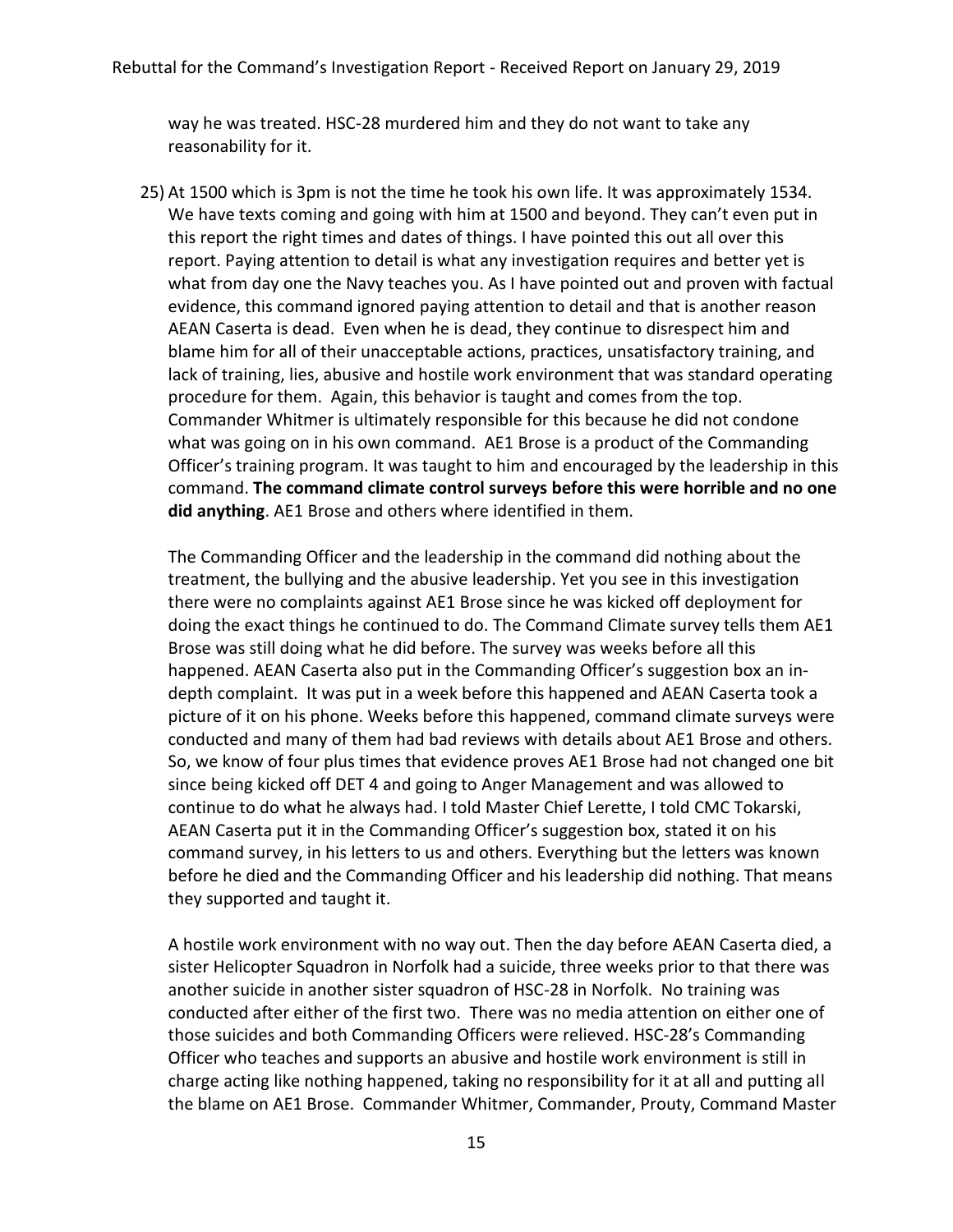Chief, Tokarski, Chief Delasandro, Chief Hennard, NC1 Spence and AE1 Brose should ALL be held accountable due to the lack of leadership, training, decision making, caring, and most of all for them murdering of one of their sailors they were entrusted with. Loss of confidence can't even begin to justify why this commanding officer and his leadership he put in place should be relieved and put in jail for all this.

26) I did call Command Master Chief Tokarski. I never said anything about AEAN Caserta not responding to my calls. I called about my son's welfare and wellbeing and how the command was treating him. In particular, about the treatment from AE1 Brose and NC1 Spence. I talked about the aircrewman situation, Master Chief Lerette lying to me about who he was and him not doing anything about AE1 Brose when I, in fact, told him he was threatening my son, abusing him, blackmailing him, and many other issues. I called to clear up and put a rest to the Disciplinary Review Board and the driver's license. CMC Tokarski was very combative and argumentative with me. He said a Disciplinary Review Board is nonjudicial punishment. I told him AEAN Caserta does not drive and has never driven by himself. I also told him he has never had car insurance either. I said he will not be going to any board without me present. I also told him since I tried explaining the driver's license issue to him and he was arguing with me. I told him it is not a requirement to have a driver's license to be in the Navy, to be in the Command, to be a Navy Electrician, and neither you nor the Navy are not entitled to his driver's license. He seemed to think otherwise. I told him I was coming out and that I represent AEAN Caserta and he will not go to a board or sign anything going forward and to get him and keep away from AE1 Brose, NC1 Spence, Chief Hennard, and Master Chief Lerette until I get there.

I told CMC Tokarski I'm having AEAN Caserta run 3 chits, one to go to legal, one to go talk to the Commanding Officer, and one to go to the Equal Opportunity Officer on the base. I have the texts to AEAN Caserta about this and he was still alive. I said the call didn't go as well as I thought it would, but that he was going to call me back. If CMC Tokarski went and talked to AEAN Caserta when I called him on this call, AEAN Caserta would still be alive. This is a fact. Thirty minutes went by before he called me back. I thought he was doing as I asked. During that time, we received a text from AEAN Caserta saying "Just know that I love you". We didn't understand it and thought it was because CMC Tokarski went and talked to him and told him what the actual plan was that I told him what was going to happening and that they believe him about the driver's license. CMC Tokarski cost us valuable time and we had no chance to save AEAN Caserta because we trusted CMC Tokarski and those 30 minutes of time ruined everything.

CMC Tokarski then told me all this goes away if AEAN Caserta goes to medical and claim that he is claustrophobic. He said he told his senior chief who fills in for him to go tell AEAN Caserta early that morning. I told him AEAN Caserta is not claustrophobic and if anything may, have a driving phobia but not claustrophobia. He repeated it four times about being claustrophobic. He told me he had to go and would call me back in ten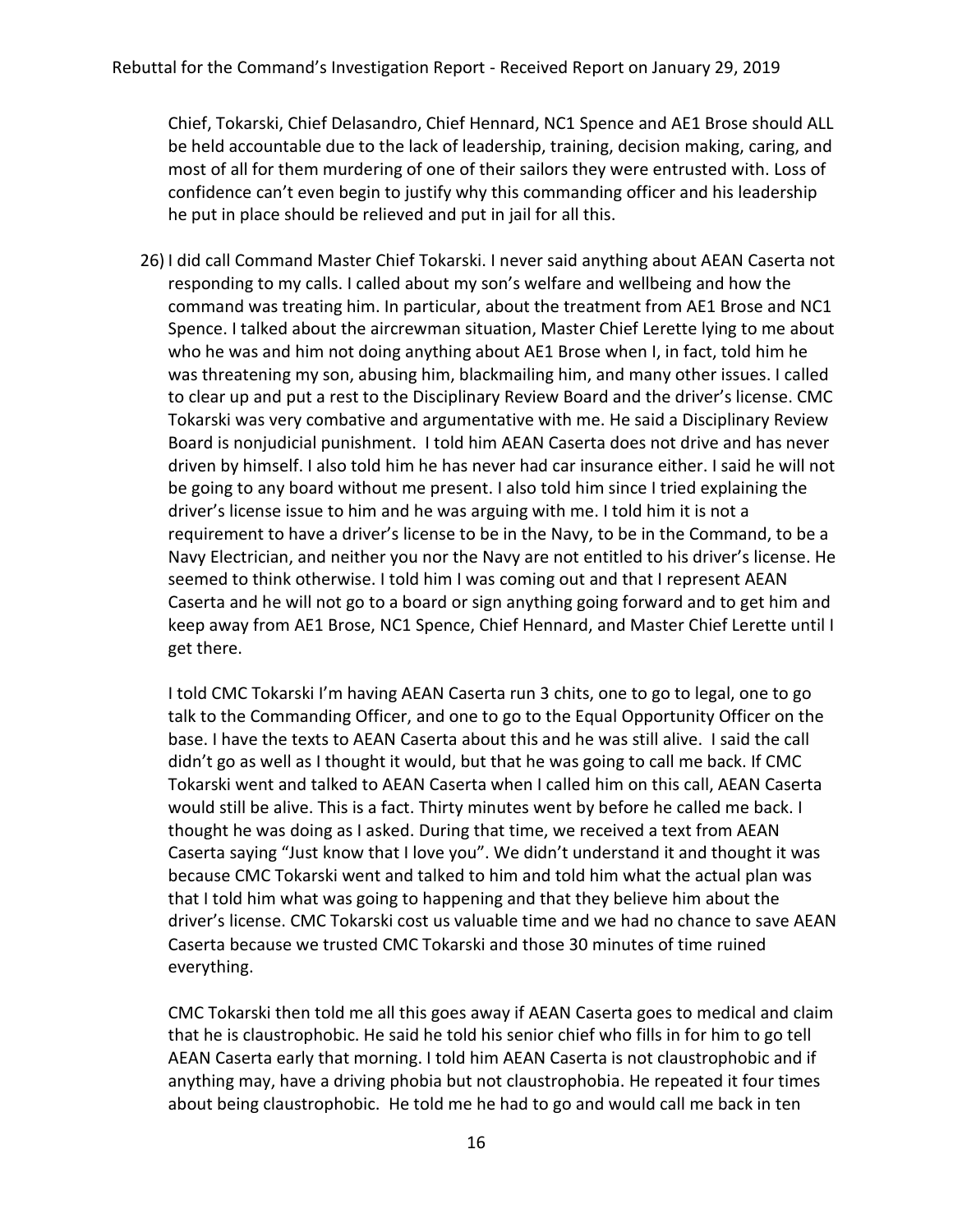minutes. I thought he was going to get AEAN Caserta and tell him that everything was fine or give the request chits to him. I also could not figure out what part of AEAN Caserta does not drive he couldn't understand. I also told him there isn't a person on the planet who can say they saw him drive because he didn't.

CMC Tokarski called me back 30 minutes later and continued to argue with me about the driver's license and the claustrophobic idea he had. I told him that he is asking AEAN Caserta to lie and that wasn't going to happen. I told him he couldn't be an aircrewman if he lied and said he was claustrophobic yet alone many other things in the Navy or in civilian life. If it was true, that would be different. I asked if he had a mentor assigned in the command as required by Navy regulations and the Command regulations. He said no. I asked what is wrong with you why do you not believe him he doesn't drive and surly he cannot make him drive especially in a full-size truck and an 18-passenger van. I reminded him that I'm coming out to clear all this up and again to send him to legal and to the Base Equal Opportunity Officer. He said "what?" then he said, "repeat that" then he said, "I got to go" and hung up. It was a strange ending. We sent AEAN Caserta texts and tried to call him all day long after that. It turns out I was on the phone with CMC Tokarski when AEAN Caserta died by suicide on the second call. CMC Tokarski and the command did a press release without our permission before we had even been notified of his death. They did this on purpose and the next day they corrected it and again it ran without our permission. The other two suicides didn't make the media and my son's did before we even knew he was dead.

The call stated in this investigation has absolutely no details in it and I just told you the true story about the call. CMC Tokarski left all the information out on purpose. The evidence shows in texts and other things that what I said is true and accurate. As a matter of fact, look at one of the counseling chits in this investigation it says he is claustrophobic in type which means his chief, Shelah Hennard, put that in it before he signed it. Someone lined it out. I assume it was either AEAN Caserta or Chief Hennard. I'm sure AEAN Caserta would not sign it without it being removed because it wasn't true. No one can say it was put there by mistake; it was done on a computer and printed out ahead of time. So, on 22 June 2018 they already were messing with him to go to medical and lie and tell them he is claustrophobic. AEAN Caserta never mentioned the claustrophobia stuff to us. I talked to AEAN Caserta for over 2 hours on the night of the June 22<sup>nd</sup> and during late afternoon on the 23<sup>rd</sup>. We also texted all day on the 24<sup>th</sup>. Nothing was said about claustrophobia. What we do know is it wasn't said on the 25<sup>th</sup> and we find this strange. We actually told him to do as the command wanted and if he went to medical to see if they felt he possibly could be claustrophobic but that was just to get him away from everyone in the command until we arrived there. We sent the text to go to medical for this. We didn't know he was already dead. The text proves that CMC Tokarski did indeed try and get AEAN Caserta to lie and say he was claustrophobic and wanted me to also tell him to lie and do it.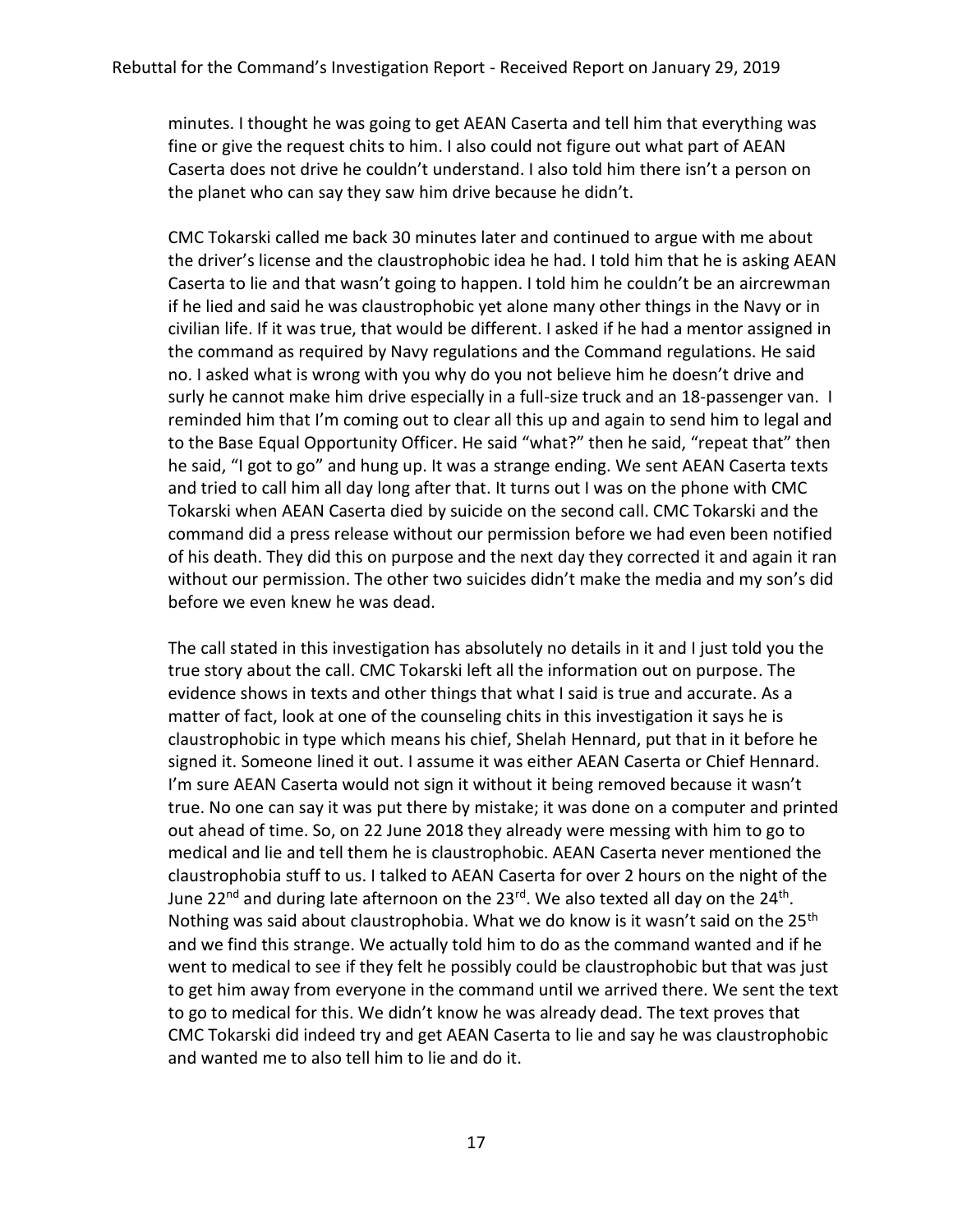- 27) Now the time of death is correct. The investigator never verified, proof read or corrected anything in the report. He just wrote to suit him and the command to cover all this up.
- 28) The fox guarding the hen house takes the boxes of evidence and locks them up. Who knows what he did with them or if he took anything from it and the locked door was a nice touch; we will never know if it is true. They should not have touched anything.
- 29) Apparently, Taylor Cousins deserves no privacy in this report; her name wasn't blacked out. As for the contents, we will never know if this is everything or not. The command got to it before NCIS. I have demanded everything in these boxes to be sent to me immediately to include his phone and computer. To this day, we have only been given a copy of the letter he wrote to us and nothing else. We do have the phone and computer but that literally took an act of congress to get. Since AEAN Caserta left two boxes for Katrina Carden wanting her to give out, she never had custody of it, all of it belongs to us by default and the fact that we were the beneficiaries of his estate. They need our permission to touch any of this and to take it. They never asked and did as they wanted just like they always do.
- 30) This is a deceitful lie and couldn't be further from the truth. AEAN Caserta did blame HSC-28 and the chain of command, that is a fact. As for the Special Warfare, I will translate it for you since the command is trying to cover all this up. He did get dropped from SEALS Special Warfare; he did not drop on request. He was very disappointed in that. I told the story about it earlier in this rebuttal. However, what he is saying is if the rerating process had been proper in the Navy after someone drops out or gets dropped from the Special Warfare Program, they should get a choice on what job they can do in the Navy as anything that interests them that he qualifies for.

He didn't get anything offered to him he wanted to do and, remember, he had a broken tibia in 4 places and could not walk at this time. His point is twofold. If the process was different and he had a choice, he would have **never** been in HSC-28. Which means he wouldn't have been put in the abusive, hostile environment he was stuck in. Furthermore, he would be still alive. He also tasked us to get the rerating process changed and we will after we honor his wishes and get the justice he asked us to get for him due to what HSC-28 did to him. Any other interpretation of this is a lie and is not based on facts. HSC-28 murdered him and he tells you this many times. He reached out for help, we tried to help him, he did an anonymous letter and in a command climate survey. He told all his friends outside of HSC-28, who are his true friends. Two of them are **Phoenix Police Officers his age**. Those two are our, self-proclaimed by them, sons. Unlike HSC-28 and his so-called friends in that command, they are all devastated and have helped us through this the best they can considering they are just as devastated. They want to help, honor and get justice for their best friend.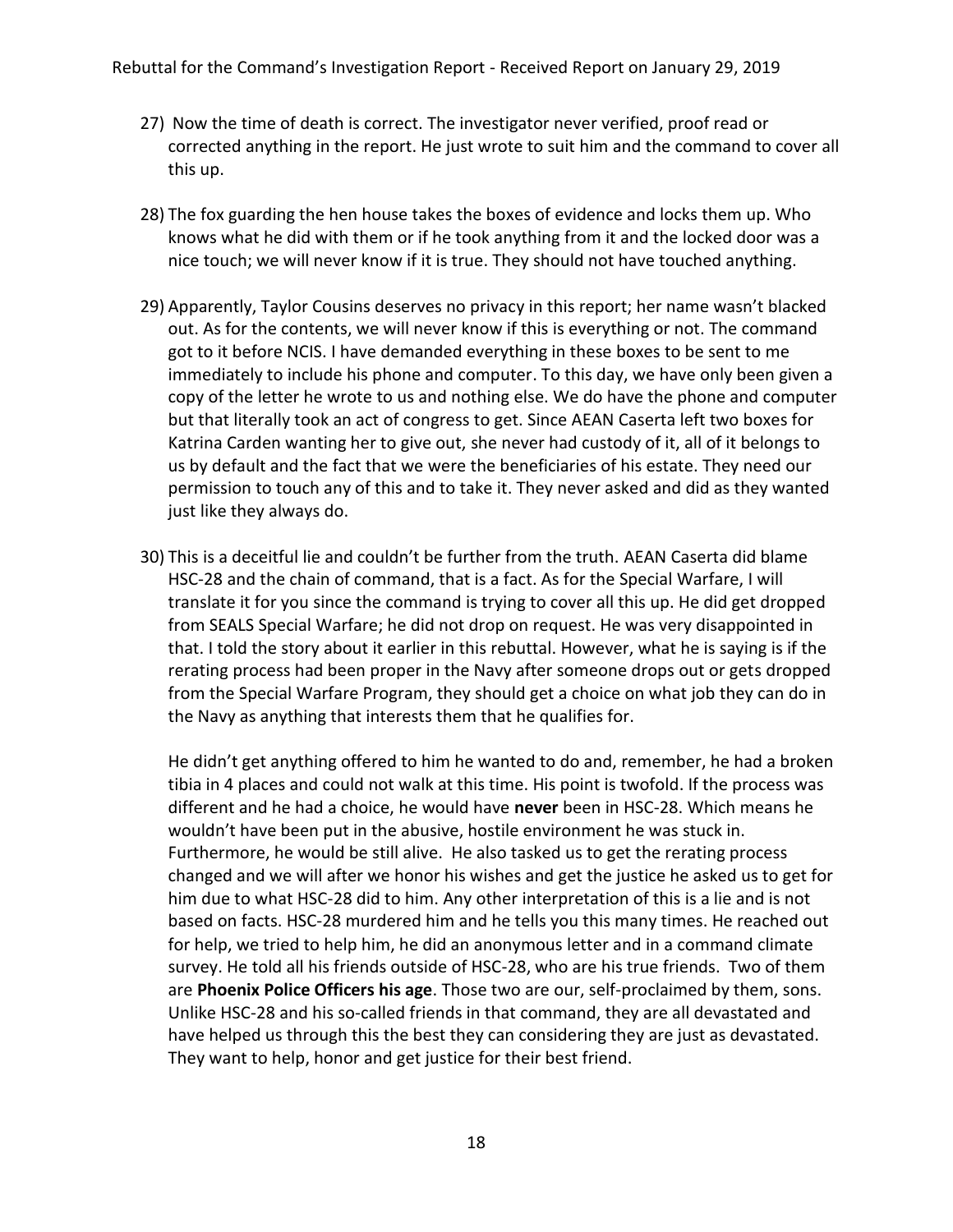AEAN Caserta had been in HSC-28 for over two years. He came home four times to include the month prior to when he died by suicide. He always got recharged at home and all his true friends always said it was his safe zone. He loved it at home. Was he depressed? He was no more depressed than everyone else in HSC-28. How could they not be? It is a command that trained and taught the abusive and hostile environment that it has and it comes from the top leadership. AEAN Caserta had his own room at home, a video game room, large amounts of money in the bank, was always welcomed home, could live at home forever with no money needed, the fittest in HSC-28, he looked fantastic and had everything going for him. He smiled all the time. AEAN Caserta's true friends said he had a Magic Johnson smile. He had many girlfriends, and was smart. He was the greatest son in the world and so easy to love. He always did as he was told and always accepted people for who they were, he didn't care if they liked him or not, he was always there for everyone who needed him. He was a blackbelt in karate and had unshakable discipline and confidence. If you want to read about him go to [www.dignitymemorial.com,](http://www.dignitymemorial.com/) search obituaries for his name. He had no reason to die. HSC-28 murdered him.

31) This is a true fact. He wanted out of HSC-28 due to being in the command for over two years selling candy and working on a flight line, and not being an electrician which he was trained to be, and being in an abusive, hostile environment. He was already selected to be an aircrewman and he did want to be one. Let's say he didn't want to and what the investigator says is true. He was going to reenlist in the Navy for 6 years and not get a bonus for it to go Aircrewman. Just to get out of the command. That's how bad it is there. Had they not blackmailed him, lied to him and made him do his package illegally over again, he would have been gone. He would be alive today. He had no true idea if he would love Aircrewman, but he wanted to take the challenge. However, he wanted out of that abusive, hostile environment that badly to reenlist for 6 years with no bonus. He did have another option, he could have gone back to SEAL training. His 2 year mark was up in April 2018. He chose to go Aircrewman. As a career counselor and his father, it was to do something more suited to his liking and to get out of HSC-28.

Everyone knew he hated it there because of how he was treated. He was the best and the hardest worker in the command and hated it there. If you really think about what I just said then you have the true answer. What is sad, factually, is the Commanding Officer knew all about AE1 Brose, Master Chief Lerette, CMC Tokarski, NC1 Spence, Chief Hennard, Chief Delasandro and many others. He was the Executive Officer before he became Commanding Officer. This command investigator did not go to AEAN Caserta's prior Commanding Officer CDR Thomas because he loved and respected AEAN Caserta. He would only have great things to say about AEAN Caserta. CDR Thomas protected him and had his career development, well-being, and was so proud to send AEAN Caserta to Aircrewman school. AEAN Caserta was his hardest, best worker at his command and the American blue Jacket at his finest period. Yes, they had been abusing AEAN Caserta from the day he arrived, but AEAN Caserta knew Commander Thomas had his back and everyone knew it.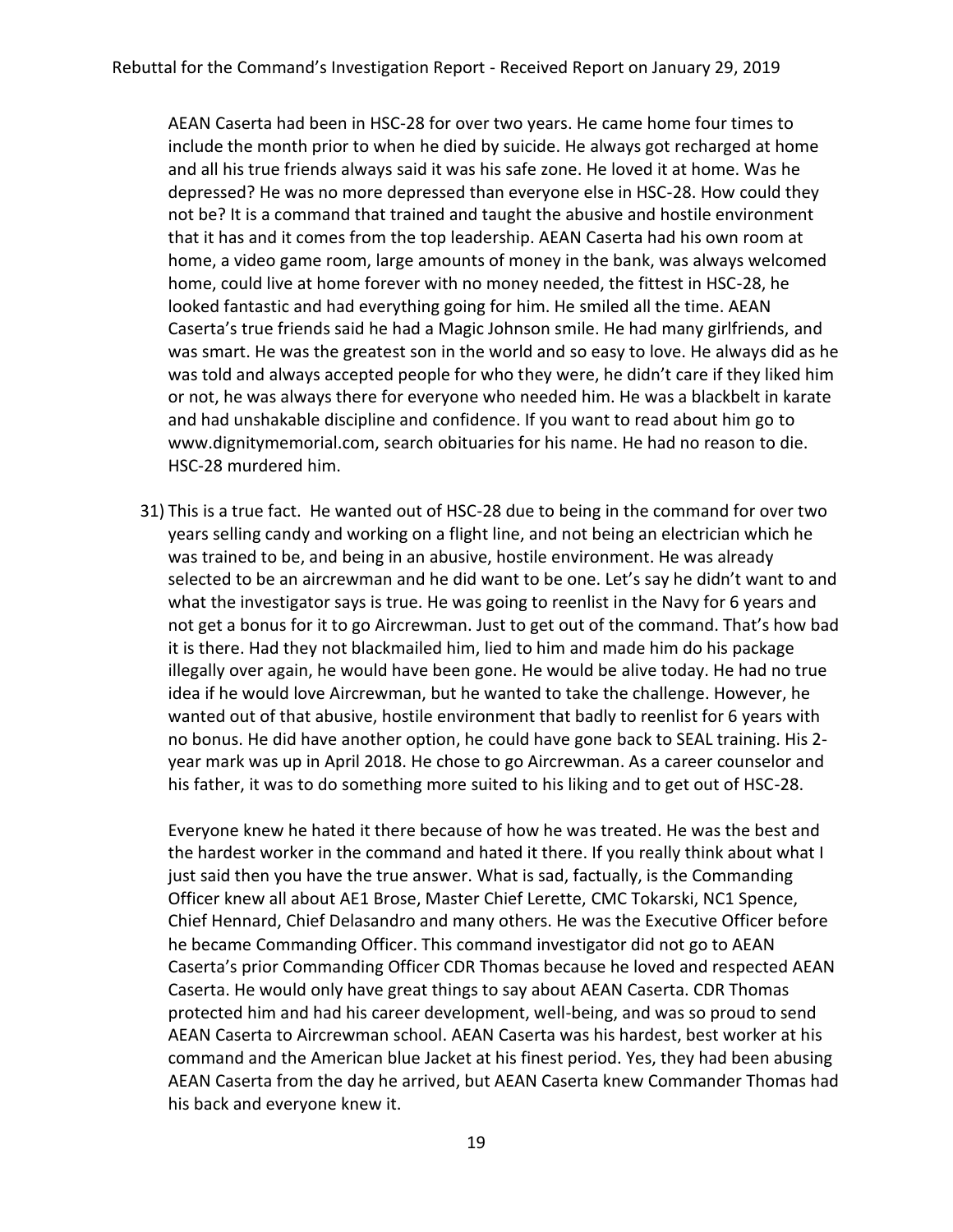They would have never tried to do the plane captain, driver's license, blackmailing, threating him while Commander Thomas was in the command. What former Commanding Officer goes to a memorial service for a 21-year-old? He made that much of an impact on Commander Thomas by working hard, smiling all the time, and being the best and hardest worker in the command. We are told three people spoke at AEAN Caserta's memorial service one of them was Commander Thomas. There are approximately 300 people in HSC-28 and three people talked, and one was his former Commanding officer and one was the Chaplin, who we heard did a horrible job. We have the CD of the service which arrived three months after the fact. I'm sure it's on it.

- 32) These references are very clear and not vague at all. We, his parents, knew he put the command suggestion in weeks prior, I told Master Chief Lerette, Master Chief Tokarski, NC1 Spence that AEAN Caserta told just about everyone how bad it was there and how much he hated it there. They treated him like garbage and he was the best and hardest worker in that command till the day they murdered him. The command did ruin his life. They didn't believe him, they wanted to bring him to Captain's mast over a driver's license when he didn't even drive. They were using this to keep him from going aircrewman. They were making him work from 7am till 9pm every night to get the qualification he didn't need. They had no right to send him to a disciplinary review board; it was criminal what they did to him. I told them he didn't drive and they still wanted to ruin his life. They had no entitlement to his driver's license and don't forget they felt so strongly about the entitlement they stole and committed many crimes to be able to steal it when it arrived at the command. As I write this I'm crying because I have to live with the fact that I tried to do the right thing and let the command know all this was wrong and they murdered him because they feel they are God. How hard is to tell the truth? This investigation is a joke; they know it and now so do you.
- 33) I talked about the rating conversion above in detail. I will get this fixed after I honor my son's wishes and get justice for him. He is right, if he had been able to do something he wanted to do, he would have never been in HSC-28 let alone in the abusive, hostile environment, and having AE1 Brose in charge of him, a failed LPO, who was allowed by the chain of command to continue to do what he does best, berate, belittle, abuse, threaten and bully everyone under him. The command endorsed this and AE1 Brose thrived in this environment. AEAN Caserta did not do what he did because of the "lingering" effects of the SEAL program. He did what he did because of HSC-28's abusive and hostile environment. The only reason why this investigator even put this statement in here is to try to throw the blame to what happened to him in BUD's and take the blame off HSC-28. The letter he left us comes from the heart and is the factual truth from the person going through it. He says word for word:

**I want as many people as possible fired, kicked out, and/or at the very least lose rank. I do not want a military funeral I've done nothing in the military to be proud of. Ruin these people's lives as much as they ruined mine. While you are at it, attack the rerate**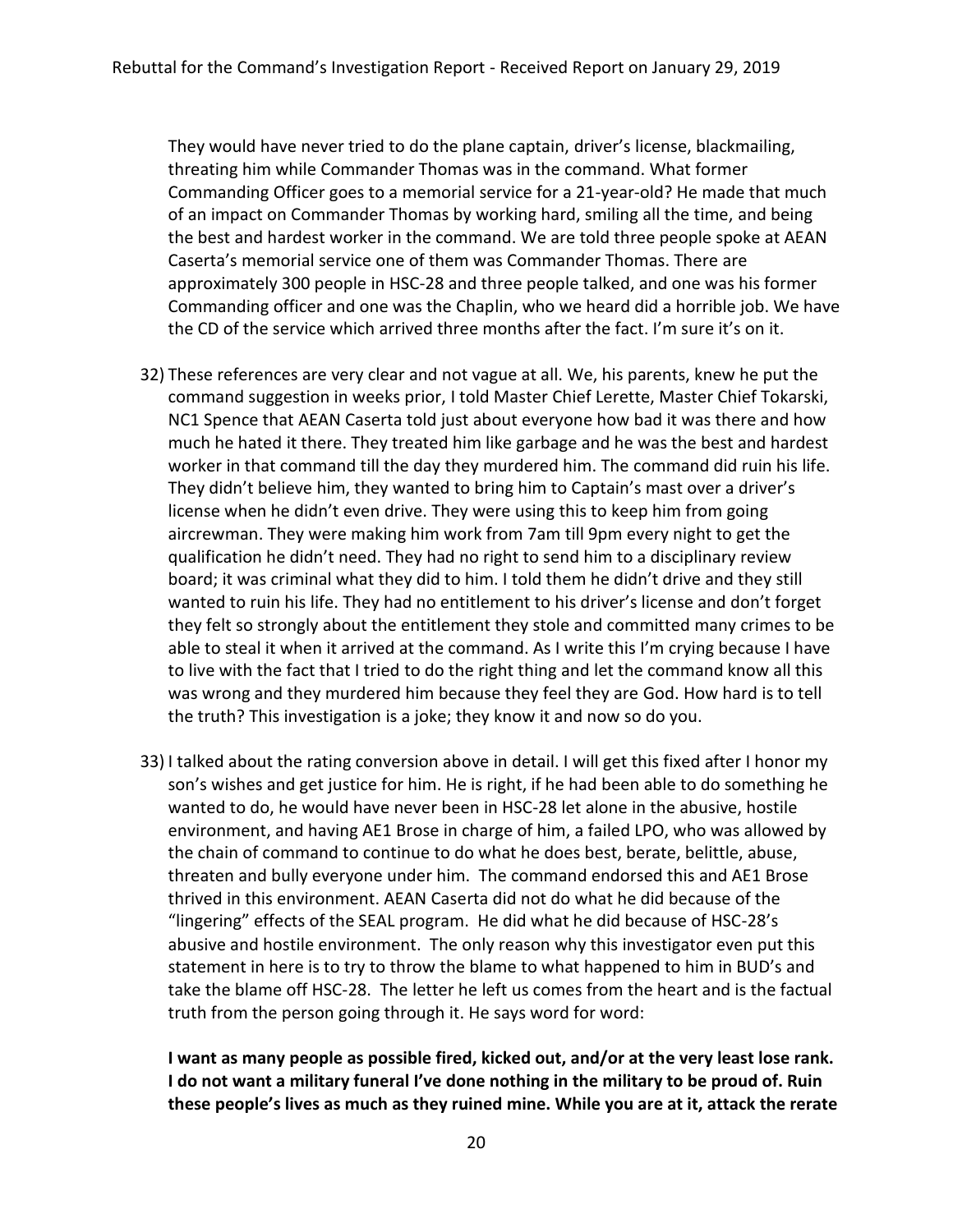### **process because if that changed to any rate someone qualifies for not as many people in the future will suffer the fate I have.**

That explains it and is interpreted by me in the above rebuttal perfectly and the way it was meant to. There is no excuse whatsoever this command and its investigator could possibly say to convince anyone it wasn't their fault period.

34) We have never read this letter but again read the above, it is his way of telling Commander Duane Whitmer this would never have happened if that process was different and I surely wouldn't have been in your abusive and hostile environment that you allowed if the process was different. He is blaming the commanding officer and the Navy for allowing all this to happen to him. We found a letter in his personal stuff that the command, and NCIS missed we gave it to NCIS. It is talking about the same issues except it says, "I run 20 miles a day on a broken leg and this is how you treat me".

The letter states word for word, "I'm not living like this anymore. Fuck this command, fuck the Navy!! If the rerate process was better than it is, we all wouldn't be in this mess, but I'm tired of living a failure's life day in day out. It's hell for me every day here. Why should I get punished for getting injured in Seal training then get denied medical? I was only running 20 miles a day on a broken leg, silly me, I was fine. I'm done. It's not worth it to live like this anymore."

You cannot blame anyone other than HSC-28. He spells it out. He then says "we all wouldn't be in this mess". He isn't talking about anything other than being in HSC-28, due to no fault of his own, and what they were doing to him. The Commanding officer, CDR Whitmer, Executive Officer CDR Prouty, the Department Head, Master Chief Tokarski, Master Chief Lerette, Chief Hennard, Chief Delasandro, AE1 Brose, and NC1 Spence are guilty and someone needs to hold all of them accountable for what they did and didn't do.

35) That is a fact that AE1 Brose is not a leader. He should not have been mentoring impressionable young sailors. The Command allowed him to be this way, that is on them. AE1 Brose was fired and kicked off of deployment and Master Chief Lerette put him back in charge like nothing ever happened. He is very abusive in front of others to include the CDR Whitmer, CDR Prouty, CMC Tokarski, Master Chief Lerette, Chief Hennard, NC1 Spence and many others and not one E- 4 and above did anything. That tells us the command supported, encouraged, taught and promoted the abusive and hostile community that AE1 Brose thrived in. This meets the definition of the murder requirement. As I said, the anonymous letters had been put in there before the incident. AEAN Caserta lost all confidence in the leadership of HSC-28 and was forced into his death by suicide. The command got together with the said guilty parties and started their cover up because they knew they had been exposed by AEAN Caserta and me, his father, a retired Navy Senior Chief, and would get the answers he needed to do as his son tasked him with and to hold everyone involved in this accountable for what they did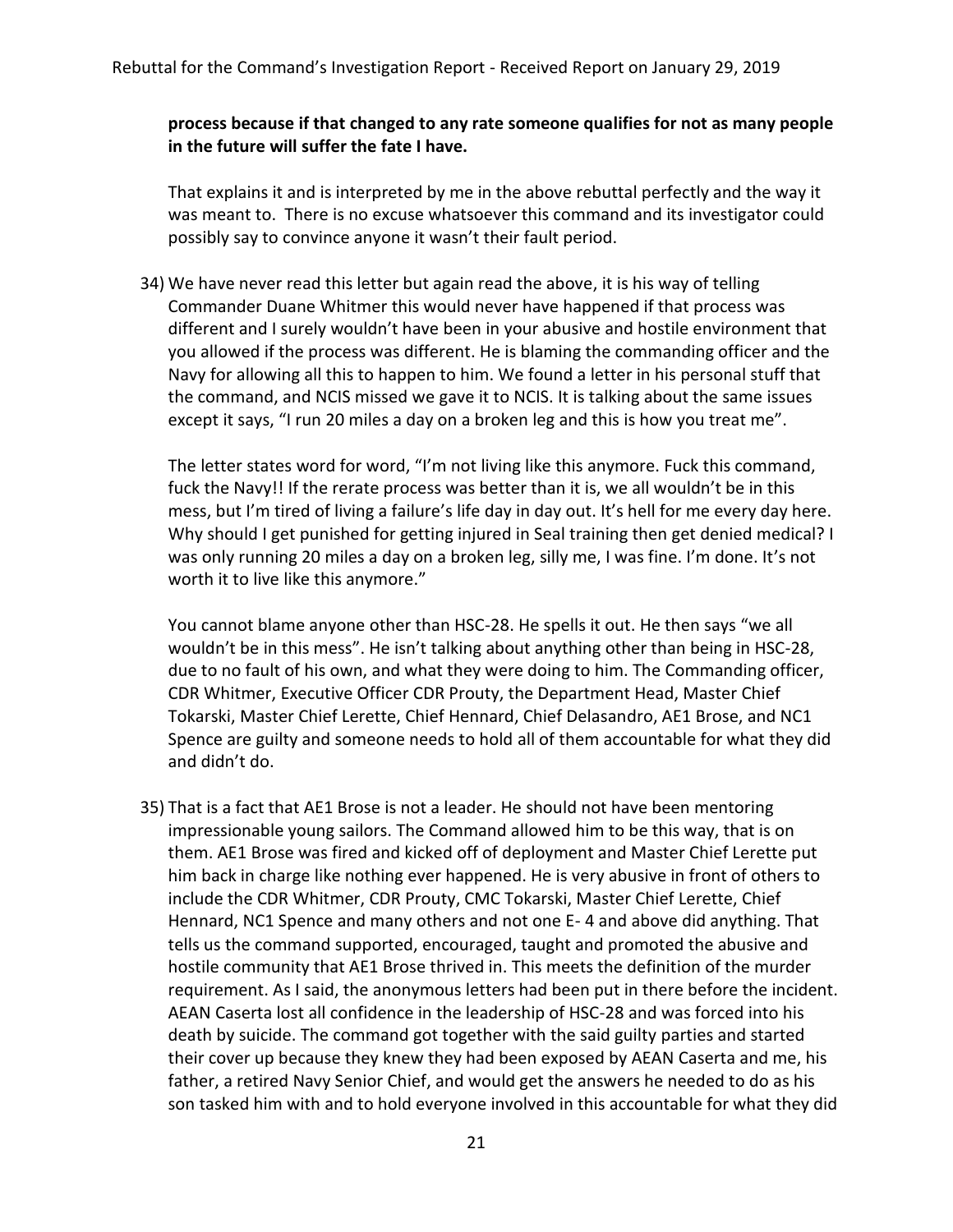and didn't do. As for the anonymous letters, they had been submitted before and after the incident. They are lying to cover up they knew. They didn't care at all and now they have grieving parents who have questions and not getting any answers and HSC-28 is trying to cover this up.

- 36) AEAN Caserta submitted the same information a week prior to his death. The command climate survey was prior to all the above and no one did anything about it. AE1 Brose would call AEAN Caserta a BUD's DUD on a daily basis. He would also say to AEAN Caserta, "Why don't you go make yourself useful somewhere else." These comments were said in front of everyone and he would throw packages on the floor when AEAN Caserta would receive them. The entire command knew and they lied in this investigation and said they didn't know. This also is grounds to fire, remove, Court Marshall, and put in jail all of the said individuals directly responsible for his death.
- 37) Third time being counseled on June 27, 2018. AE1 Brose murdered AEAN Caserta and he gets a counseling chit for criticizing and belittling AEAN Caserta after his death? And now they want to get rid of him? Why was that not done two years ago? Now suddenly everyone is "offended" by his comments. AEAN Caserta thought his death would free him from this. He can't even rest in peace.
- 38) We did reach out for answers. AEAN Caserta told us in his letter to. He gives us names of good people in the command that he trusted. He wanted to leave them money and gifts. When I say money, I mean he had an investment that could be promising sooner than later we are talking big money. Every one of them turned their backs on us after we talked to them. They said they are going with the command on all this. I told them all he is dead. This is about a death not theft or something. They didn't care. The command threatened them with jail time, bad evaluations, and their careers if they talk to us again. NCIS told us the only reason people talk to me to begin with is because they felt sorry for me. Nice thing to say to a retired Navy Senior Chief. We deserve answers. We are 3,000 miles away and we knew the command murdered him.

As for a general consensus, I didn't know that the investigating officer and Commanding Officers had degrees in Psychiatry and Psychology. I'm a retired Navy Counselor and have higher credentials than both of them combined. Threatening is one of the things that they murdered AEAN Caserta with so extending it to all was easy and encouraged in this command's abusive and hostile environment. Think about what a Commanding Officer and his command could say to people for them to not to help their friends' parents through this, forgo inheritance of money, his trust, Katrina, Kristen and Miki read their letters and knew the command was responsible and to do the right thing and talk to us. I do want to say this was worse than wrong. Again, it was cruel to us and fits right in with how this command operates.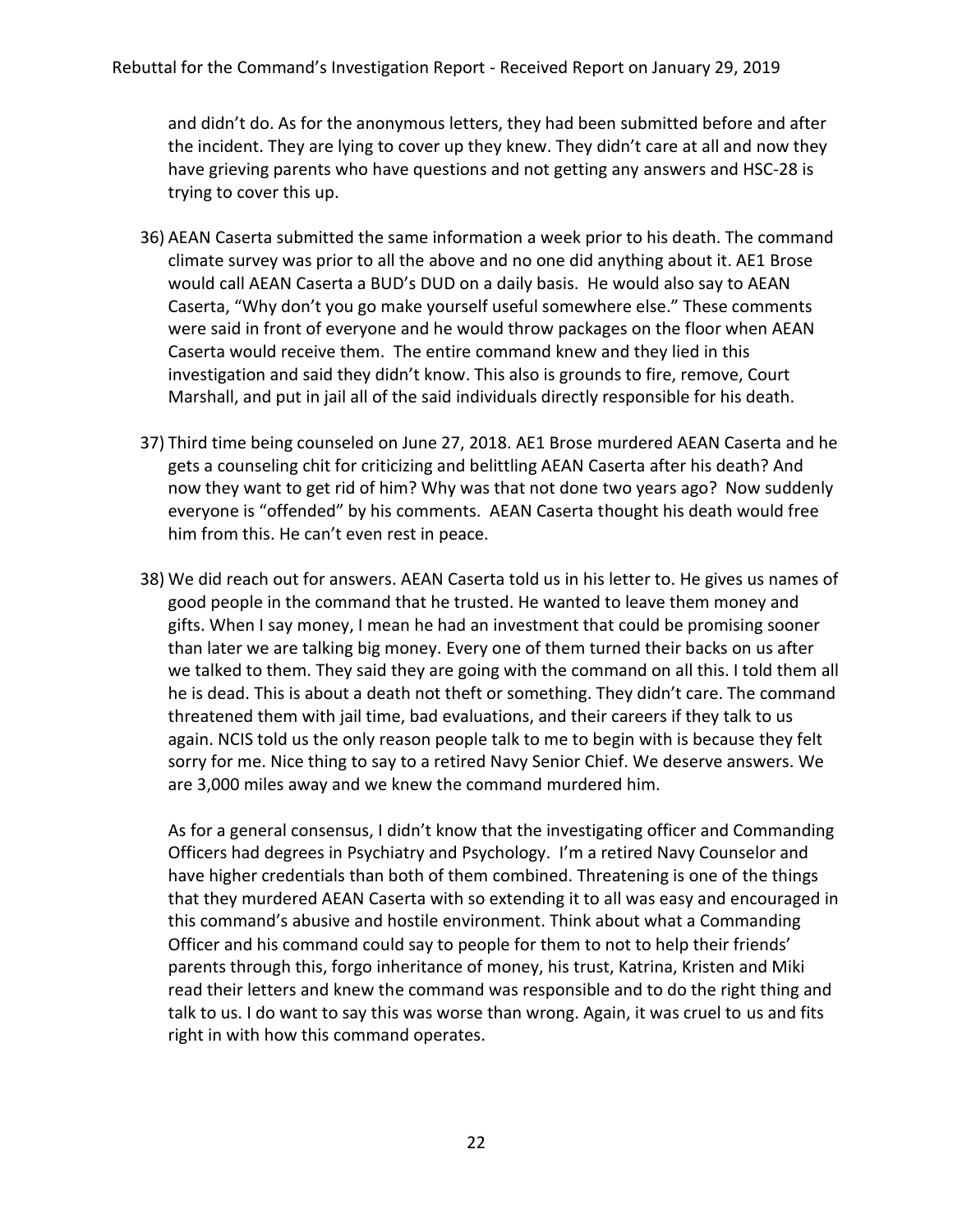# **OPINIONS**

- 1) No one cared if AEAN Caserta was sad or depressed. The abuse he and other junior sailors received daily was enough for them to know what was going on. AEAN Caserta's SEAL Special Warfare Training was over two years prior to this, he obvious knew how to deal with it. As a matter of fact, Aircrewman is in the Special Warfare category in the Navy, but the investigating officer must not know this. AEAN Caserta was going back to Special Warfare and he was getting out of the command. What a great mix for someone who had moved on. It doesn't get any better than that. The investigating officer states that it is hard to delineate between the normal grumblings of enlisted sailors, and true cries for help and noticeable depression and anxiety. This should not even be an issue. If the chain of command cared about their sailors, enlisted or officers, they would be able to tell who are noticeably depressed and have anxiety or crying out for help. No one in HSC-28 even tried to see who fell into these categories; therefore, proves without a doubt they don't care about their sailors.
- 2) As told earlier, NC1 Spence did not take AEAN Caserta to the Chaplin and he was not there about the Navy it was because of the breakup with his girlfriend. He may have talked about the SEALs and other issues but NC1 Spence did not set it up. Also, NC1 Spence knew AEAN Caserta was scared, depressed and mad over the Aircrewman and driver's license issue and the DRB. I told him myself about the Aircrewman and asked him to help until I found out he was involved in threatening and blackmailing AEAN Caserta. He is a liar and his lies got AEAN Caserta in this stranglehold to begin with. Had NC1 Spence really talked to the Community Manager, AEAN Caserta would have been out of the command in April 2018. This is fact and undisputable. He knew Brose was abusing AEAN Caserta. He witnessed it time and time again.

I will give NC1 Spence one compliment. He did, in the past prior to the events of what transpired the week of June 18-25, defend AEAN Caserta against AE1 Brose. However, him turning his back on AEAN Caserta and myself really hurt AEAN Caserta's feelings. I mean really hurt his feelings. AEAN Caserta and I trusted NC1 Spence and NC1 Spence was a work friend and the highest-ranking person AEAN Caserta was friends with. AEAN Caserta was devastated over NC1 Spence's betrayal. NC1 Spence not only knew this he didn't care. NC1 Spence worked directly for the Executive Officer Trevor Prouty and, technically the Commanding Officer, and could have done a lot to help AEAN Caserta. He truly turned his back on AEAN Caserta. This event was heartbreaking to AEAN Caserta period. AEAN Caserta never went to the Chaplin twice that we know of. I do know he said the Chaplin was useless. My experience is they usually are but I never told my son this. I did text NC1 Spence and told him he and the command will be held accountable for their actions for what they did and didn't do. He did fall in both categories and never responded to me. It states in this investigation that he blames himself, well, he should. He was a contributing factor and he knows it. Again, his actions meet the murder requirement definition.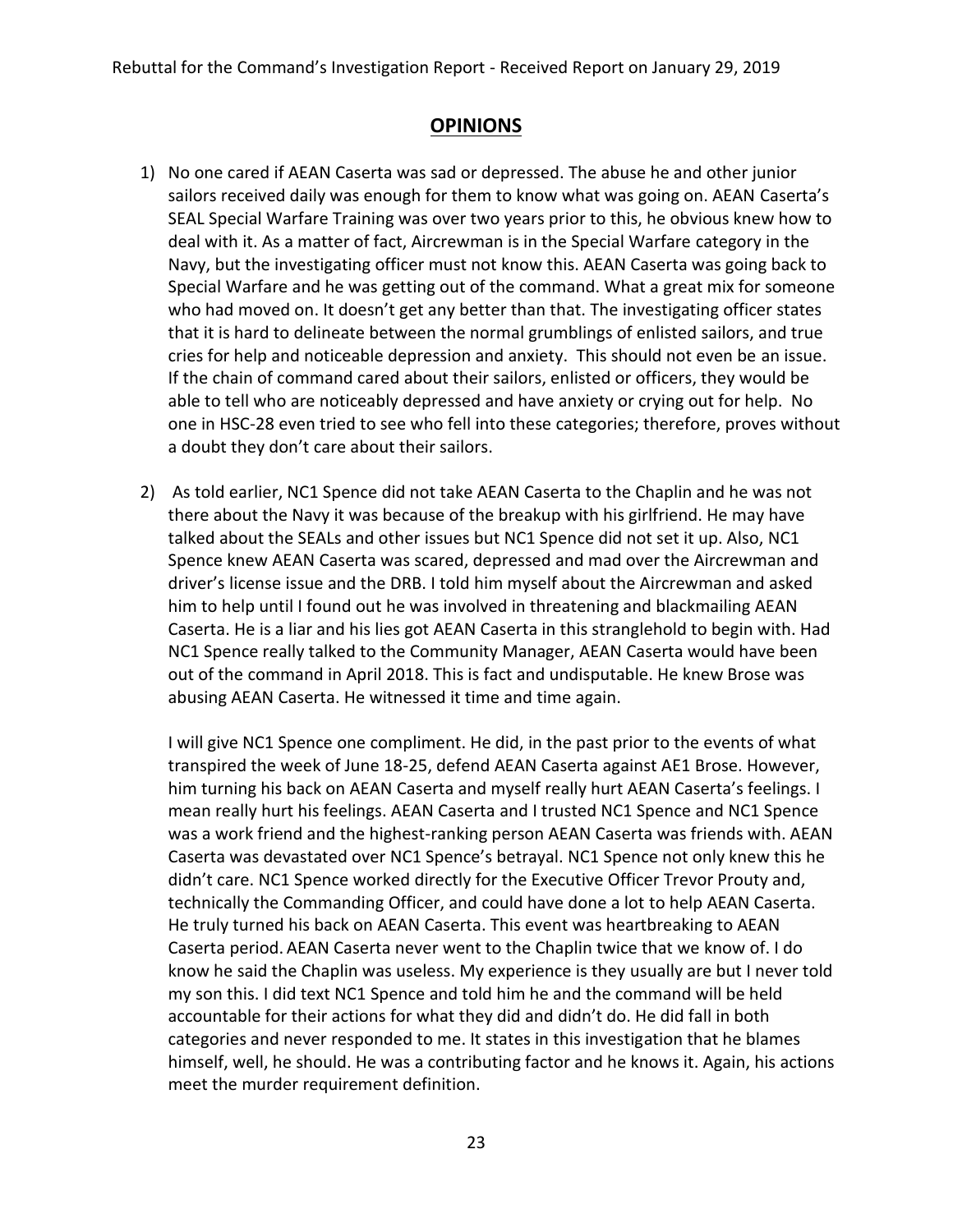- 3) AEAN Caserta was never assigned a mentor, NC1 Spence, who AEAN Caserta thought he could go to, turned his back on him, AE1 Brose from day one had bullied, belittled, called him names and Chief Hennard didn't care about the best and hardest worker in the command. I was helping him so was his mom. We feel we failed him with this command but we didn't want him getting retaliated against for having me help him so I did what I could under the circumstances. If the command would have done what they are paid to do, he would be alive. Look at his letter and read what he wrote about us. He wasn't alone; he was trapped in an abusive and hostile environment and everywhere he turned they just didn't care. The counseling and all the events that HSC-28 put him through that week should have never happened the way it did. I talked to Master Chief Lerette and he told me he had my back and would take care of my son. He called me brother 10 or more times. I have the incoming call logged in by phone and AEAN Caserta's phone along with texts AEAN Caserta and I exchanged over the call not to mention I talked to my son on the phone also later that day. Actually 9pm; he had EMI. As for the other stuff, as I stated before, the Navy is not entitled to anyone's driver's license and AEAN Caserta did not need the Plane Captain qualification. He certainly, didn't need the command to put him on EMI (Extra Military Instruction) and punish him when he was the hardest and best worker in the command.
- 4) Yes, this is true. It was wrong and cruel for AE1 Brose's behavior, but no one cared, and no one did anything to stop it. It was not life or death to get the plane captain qualification; like I said he didn't need it. They knew this and didn't care. AEAN Caserta **always** did as he was told, even when he was growing up. He was a model sailor and they all just let him get taken advantage of, lied to, blackmailed, belittled, cheated, abused, threatened, called names, spit on, and many other things the abusive and hostile environment the command created and endorsed.
- 5) Where did this item go? It appears someone deleted this item.
- 6) AEAN Caserta probably did display warning signs. We entrusted HSC-28 to care for the wellbeing and the welfare of him and they betrayed our trust not to mention AEAN Caserta's. They put him through so much in just two days. He had lost trust and confidence in everyone around him and not one person from HSC-28 wanted to reach out and help him. Everyone knew what AE1 Brose, NC1 Spence and Chief Hennard was putting AEAN Caserta through Thursday and Friday June 21 and 22. You can't tell me that not one person in that command saw that he was hurting. We don't understand why ANYONE would allow that kind of treatment in the first place. I never gave the command permission to read AEAN Caserta's letters. It doesn't take a rocket scientist to know that they tarnished the evidence and stole things they wanted to. Here's what I do know. He didn't have a hostile environment at home or by us. The command did all that by themselves.

AEAN Caserta did everything right and was a model sailor, the best and hardest worker in the command. The abusive and hostile environment the command created and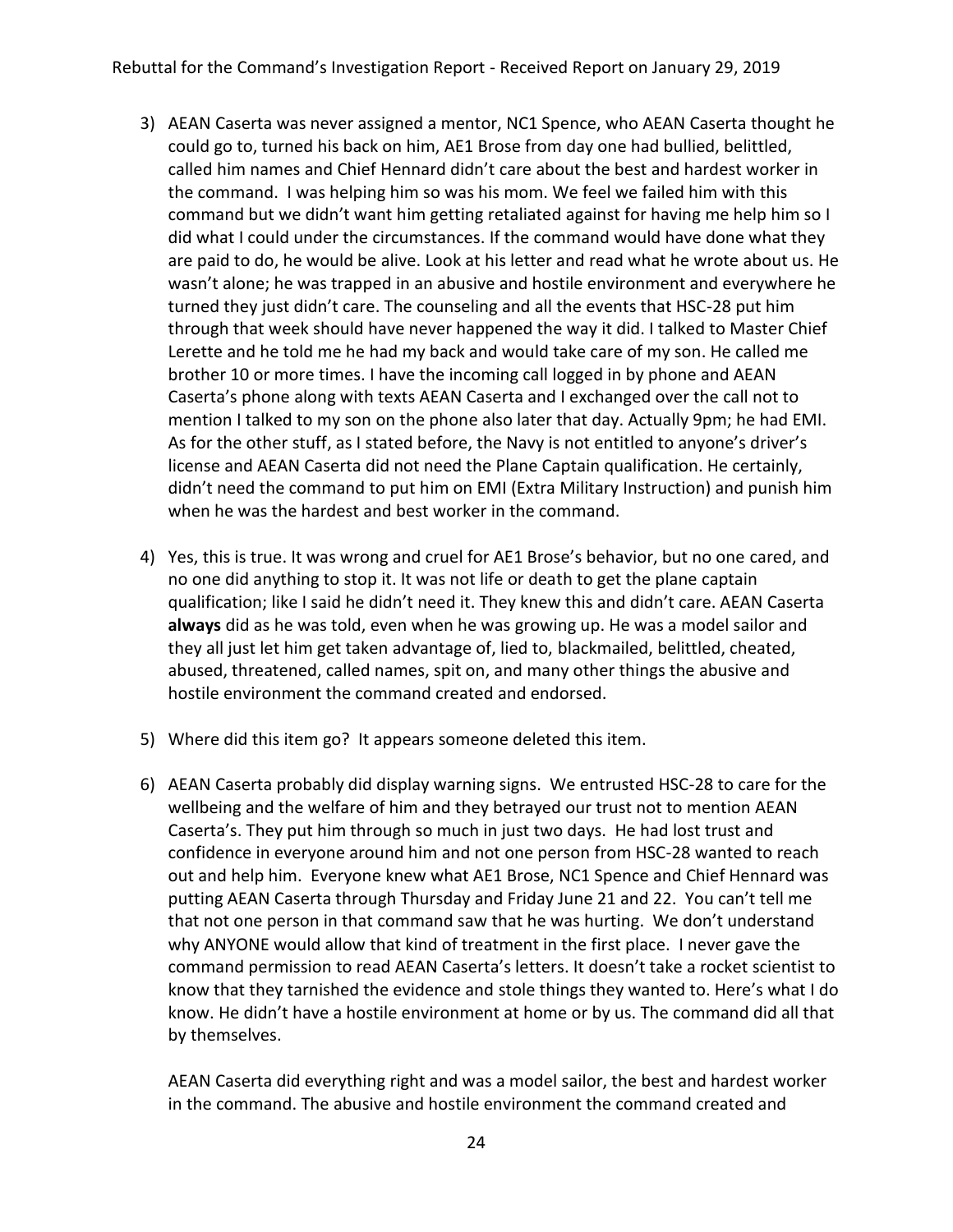allowed forced him to die by suicide. He sent them a message. That message is look at what you made me do. Suicide is a private, silent killer. Almost everyone does it in privacy. He had a bottle of oxy codon from his shoulder injury. He refused to take drugs. Why didn't he use it? Why didn't he die by suicide at home, his safe zone? He didn't want to do what he did. HSC-28 forced his hand. In this investigative report it shows blame toward one person and that person is AE1 Brose. No one else did anything wrong. If you read this you now know beyond a doubt that everyone named in this rebuttal, murdered him. Anyone at any time could have helped him. They could have said this license thing is not anything to worry about. They could have sent him to Navy defensive drivers' school. They could have actually rolled up their sleeves and taught him to drive. No, they had to crucify him, and they had no legal right to do what they did; none that's a fact. AE1 Brose pushed plane captain qualifications on him when there are others who don't even have it and they don't get treated like AEAN Caserta. He was leaving to fly in aircrafts. You can't launch a plane if your job is in the plane and ride in it. No one cared about him and they didn't want to. They murdered the hardest working sailor in the command and now are trying to cover it up. Only in the military could this possibly happen. It's all about the leadership worrying about their own careers. They should be held accountable for what they did and didn't do. There is no honor in lying and treating people the way they do. AEAN Caserta saved future suicides. If it wasn't him it would have been someone else with the hostile work environment created by HSC-28.

## **Recommendations**

- 1) AE1 Brose was not the only one who created the hostile environment. Master Chief Tokarski, Master Chief Lerette, Chief Delasandro, NC1 Spence, Chief Hennard and CDR Whitmer allowed the abusive and hostile environment AE1 Brose created. They all need to be relieved immediately awaiting court martial. Anything less than that is unacceptable. CDR Whitmer should have resigned himself and if he didn't the commodore who is overall in charge of all the helicopter squadrons in the area should have done it for him. I wrote to the Commodore. He never responded so I assume he knows he is responsible for all three suicides and just chooses to look the other way. One is too many, three in a month and no one does anything. I guess it's the cost of doing business in the Navy. If AE1 Brose wanted a court martial, that would have been great. Since he is working for the Chaplin, doing nothing and is away from the command already this is a bunch of garbage. He should have already been court marshalled along with the said names above.
- 2) The command's training on suicide is not up to par. It is done to check a box. They didn't even hold it again since AEAN Caserta's death. Civilian physiatrists or phycologists should be conducting suicide prevention like Lifeline. How can people in charge of the command give proper suicide prevention training when they are training you, they are saying if you need help let us know while they are shaking their heads no. They present it like it will ruin your career. The commanding officer should have brought Lifeline in immediately. The Chaplin is a joke. They do good things, but suicide prevention is not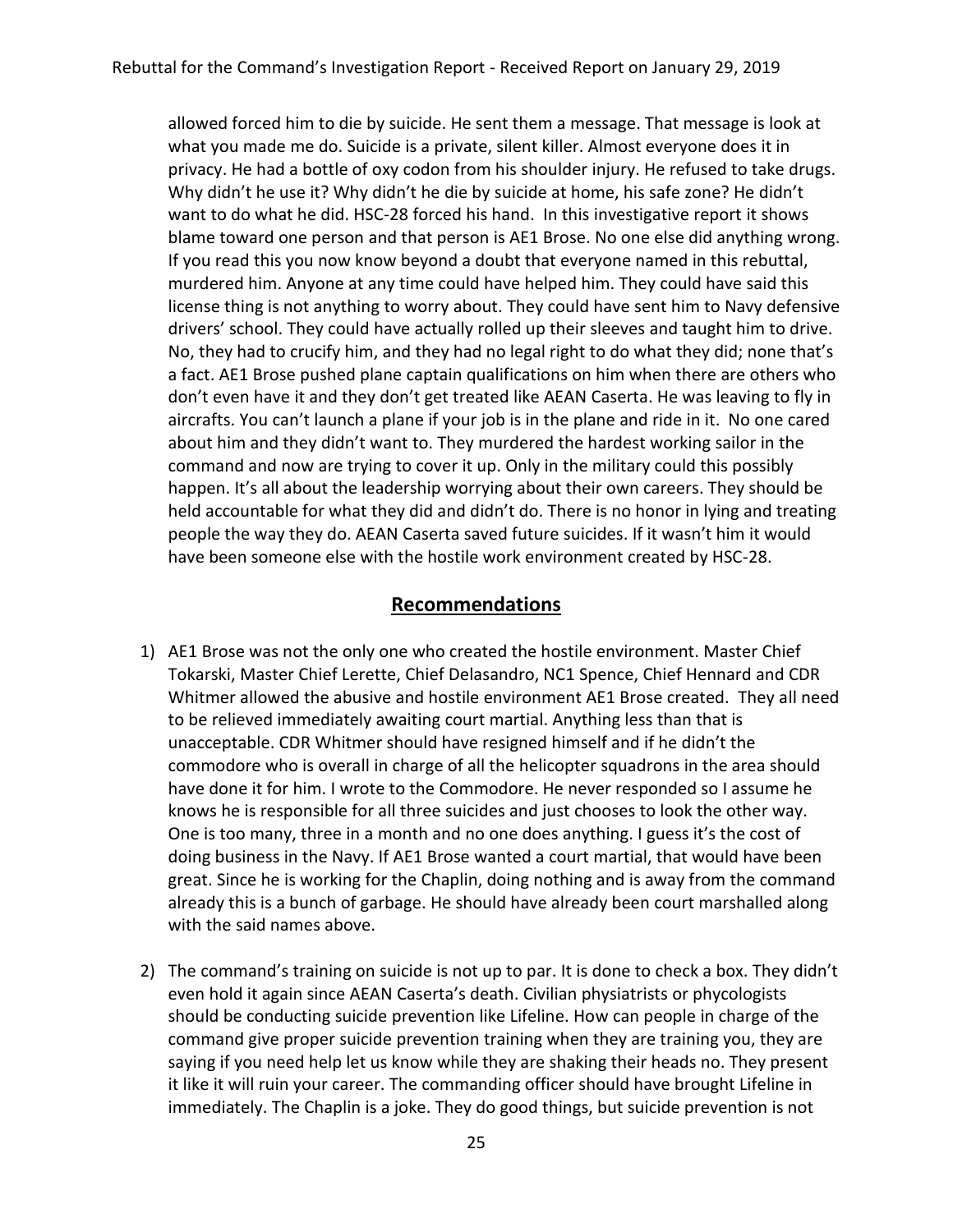one of them. There are too many issues and they are not properly trained to deal with certain things and to think like a civilian physiatrist or phycologist, in particular, ones from a Veteran Center. They deal with all kinds of problems that any military establishment creates including how to handle an abusive environment. They don't place guilt or judge anyone.

No Captain's Mast, working with a Chaplin and routine suicide training by the command; that's the going rate for murder. I have never seen nor heard of any command operating like this. I have been in many commands in my 22 years. Some good and some bad but not like this. This Commanding Officer needs to be relieved and court marshalled immediately. He promotes an abusive and hostile environment and blames it on others. He is unprofessional and has repeatedly displayed conduct unbecoming of an officer. The leadership under him does the same thing. He is the ring leader of it and his entire command's leadership along with him is an embarrassment to the Navy. At any time, any of these people could have come forward and told the truth. They had their chance and chose to lie. They disrespected us, our family, AEAN Caserta, before and after death, his friends and many others. Not one person from the command attended AEAN Caserta's funeral here to include the Lieutenant from the command who was supposed to be there and present me with the flag. This investigation and its results are lies, a cover up, sloppy quality control, and unacceptable. I want the FBI to investigate all this, honor AEAN Caserta's wishes and get justice for him. He gave his life to expose the people who murdered him. It is the least we can do for him and to get justice for him

Not one good thing was said about AEAN Caserta by the investigating officer. He checks into the command in February of 2017**. By March 1, 2017 his first evaluation says Motivated sailor with unlimited potential for growth and success. Driven achiever, graduated from C school and immediately hit the ground running. AEAN Caserta has already started working diligently on his initial qualifications and has proved to be a valuable member or the work center. AEAN Caserta has proven to be a dependable and determined professional.** 

Does this sound like a depressed sailor who was dropped from Seal training? He had been in the command a month and already was the best and hardest worker in the command. This proves he arrived exactly how the Navy wanted him to and the command over a 2-year period just ruined his life instead of being concerned about his welfare, wellbeing, career development, moral, and many other things. Better yet not one good thing is said about him in this report. The SEALs literally screwed AEAN Caserta over and he arrived in the command and proves to be a superstar in one month.

#### AEAN Caserta's 7 July 2017 Evaluation

Airman Caserta is a proven self-starter who requires minimal supervision and is willing to take on new responsibilities. Motivated assisted in the cleanliness and upkeep of 15 squadron spaces, maintaining cleanliness throughout the department while contributing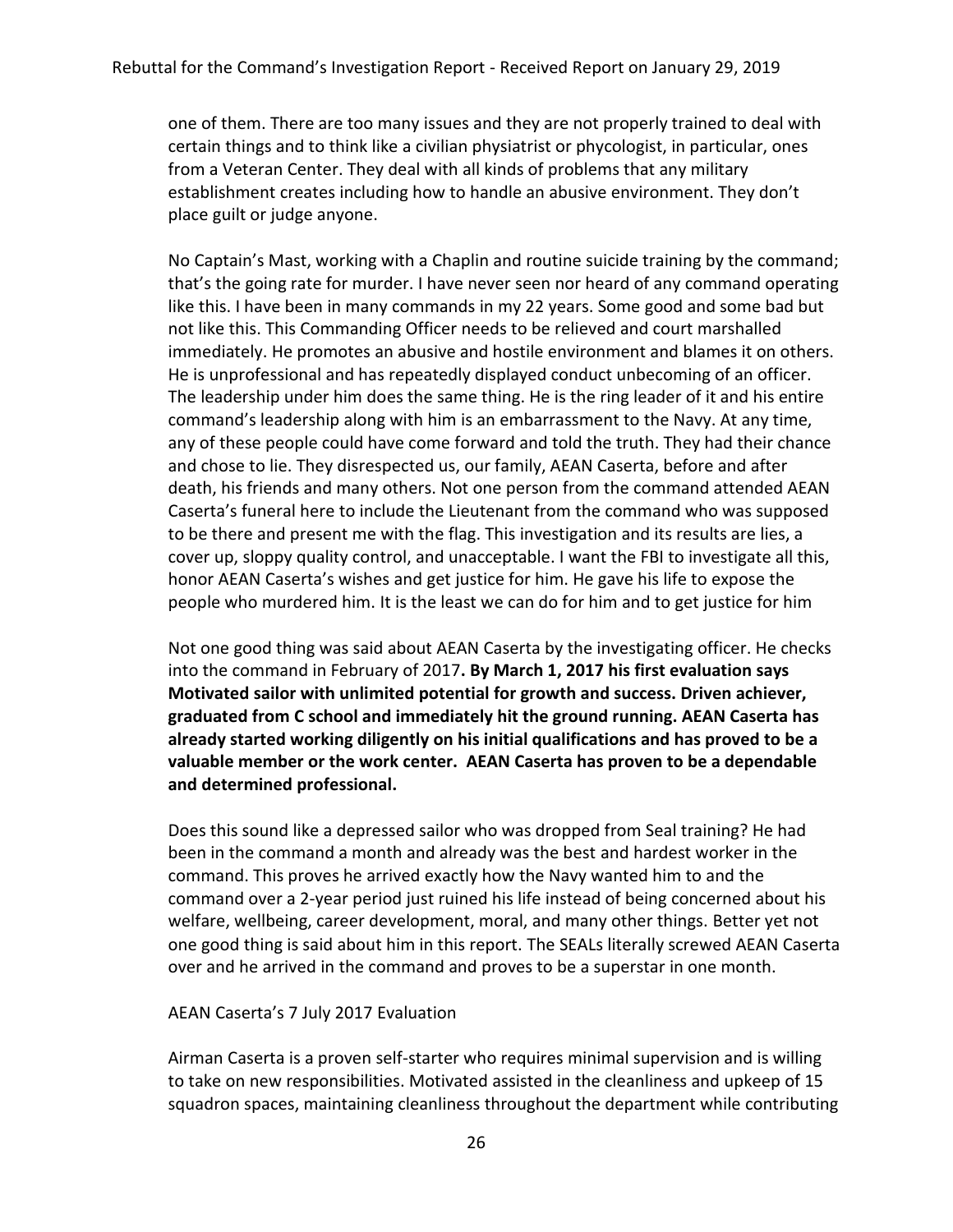to overall safety of the command personnel. Team player instrumental in the daily inventory and sales of command merchandise, generating nearly \$3,000 a month in profit for morale, welfare and recreation events (selling candy). Driven work ethic adapts easily to changing priorities and workloads. Consistently strives to achieve personal goals by involving himself in training while improving mission readiness for the squadron. Airman Caserta is a dedicated individual who shows great ability and initiative. Highly recommended for retention and advancement to third class petty officer.

Look at the above and they say many times in this investigative report he had no intuitive. Remember those comments were made to make him look bad and take away from what the command really did. The investigating officer encouraged this and this is another reason this investigation is a lie and cover up.

From 1 July 2017 to November 5, 2017, he went to an advanced swimming school, put in a package to go aircrewman and was highly recommended for it by the commanding officer and others. He was accepted and received orders to Aircrewman School in October 2017. In November 2017 he fell off his bike and broke his collarbone. He went back to selling candy. He went home in December 2017 for Christmas. His orders were canceled by the command via NC1 Spence because of the collarbone was not completely healed. More importantly he wasn't fit for full duty yet. They could have arranged to transfer him with his collar bone the way it was. They said we will cancel these and once fit for duty you will be gone in 2-3 weeks after being found fit for duty.

He was found fit for duty at the end of March 2018. NC1 Spence and the others plot a plan to keep him in the command and make him do his entire Aircrew package over again and NC1 Spence never even talked to the community manager at the bureau about it. He told AEAN Caserta the Community Manager Senior Chief Bryant told him he had to do it all over again. That was a lie, never made sense and was confirmed by me directly when I called Senior Chief Bryant in July 2018. He had never heard from anyone in the command since the initial package submittal in September-October 2017. He never talked to NC1 Spence or anyone in the command even when they sent in the order cancelation, he never spoke to them. AEAN Caserta in April starts redoing everything all over again. He comes home on leave in May 2108. He goes back 31 May 2018. He tries to complete the package and the last thing he needs to do AE1 Brose wouldn't let him go to medical to do it. AE1 Brose knew if AEAN Caserta went there and completed it then he would be done and he would leave in a few weeks. I want to point out that you read AEAN's Caserta's evaluations they are glowing with words they put in there that totally contradicts their investigation. Not one bad thing is said about AEAN Caserta he heals from his collarbone gets a new package he didn't need done. Never had any declining performance and continued to maintain and be the hardest and best worker in the command up to the minute he died.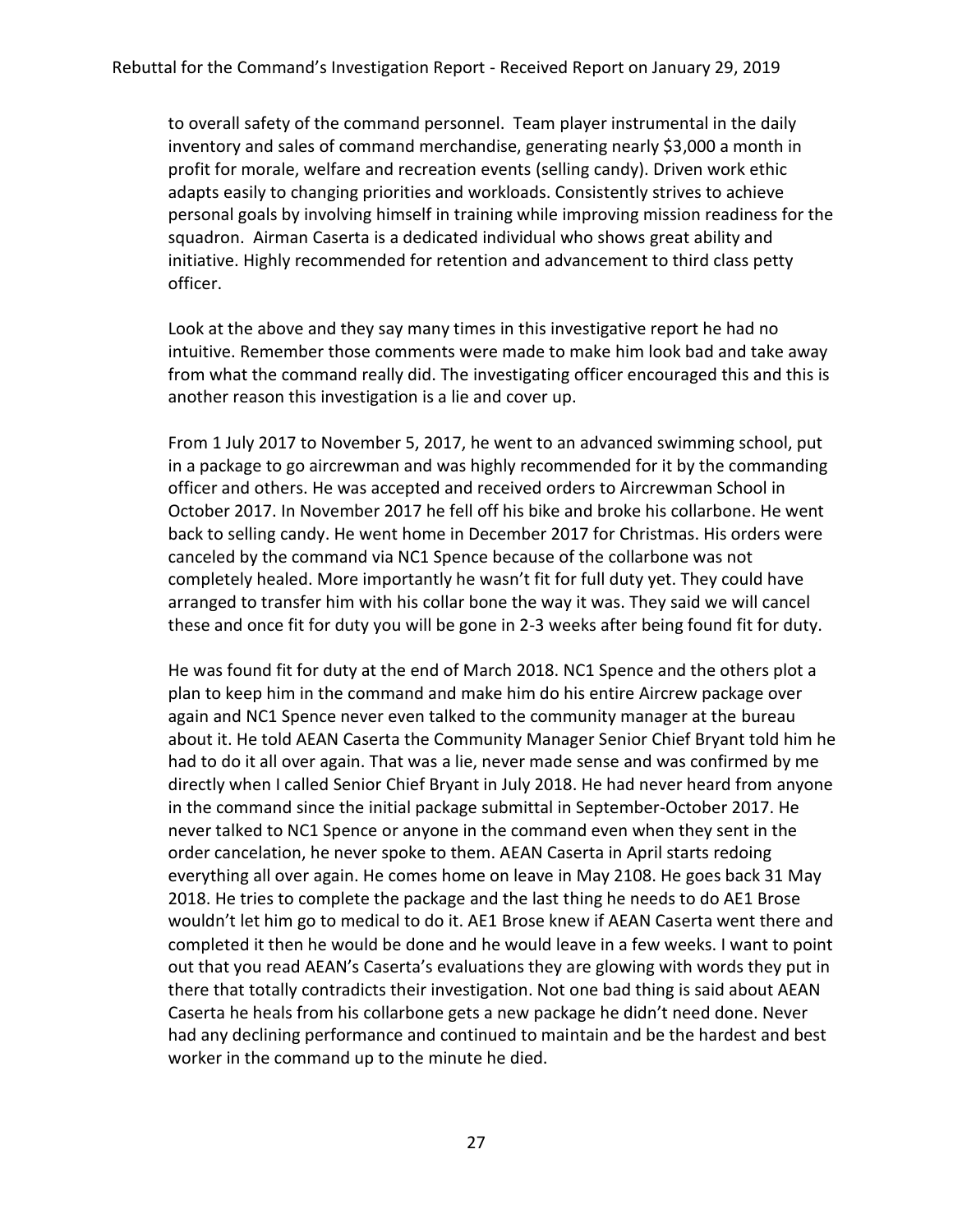AEAN Caserta's performance or initiative never declined like they try and paint the picture of. He was fine until they pushed the plane captain qualification down his throat that he didn't need and certainly didn't need by June  $15<sup>th</sup>$ , took away the aircrewman for no reason trying to keep him in a command that he was leaving, tried to bring him to captain's mast for malingering and other things over a driver license and because he didn't drive. All this in one week. He went from the best and hardest worker in the command to a dirt bag in days, that's how they tell the story. Look above, they are lying and they submitted the proof that he walked on water in the command in spite of being in an abusive and hostile environment that they created.

When you join the military and in many other stages in boot camp pre-seal, pre-buds, buds you fill out medical forms, have tests done, checked out over and over again to make sure you are healthy enough to go through and continue on to each of these stages in the Navy and SEALs. He also had 3 complete physicals while in HSc28. Not one piece of paperwork anywhere does it state he is claustrophobic. He wouldn't have been able to get as far as he did if he was. He factually was not claustrophobic, and the command wanted him to lie and say he was. Not one doctor ever said or thought AEAN Caserta was claustrophobic yet his command who was playing doctor wanted him to be. Look at what this 21-year-old who had nobody in the command looking out for him and no mentor which is required by Navy and his command regulation accomplished in this abusive and hostile environment without ever raising his voice and just doing everything they asked him to do without question. No one has one bad thing to say about AEAN Caserta and many good things to say that are in this report and if the FBI asks the questions properly like they are trained to do will hear this.

Best military bearing, runs to do everything quickly, does it right the first time, pays attention to detail, always volunteered for stuff, finished his work and went and help others not just in his work place but other places, bought candy and snacks for workers who said they were hungry, always on time, never late, uniform look like it came from the dry cleaners brand new in the wrapper every day. Always respected everyone to include the people who murdered him. He was caring, non-judgmental, looked out for others, helped everyone, found ways to improve and do things better, exceled in everything he did, smiled while he did all this, and many more things. Is this a depressed, unmotivated sailor, who the command should be doing what they did to? No way, they are thief's, lairs, crooks, abusive leaders, cheaters, belittling, threatening, blackmailing, and so much more. The abusive and hostile environment created by them was used to murder my son.

AEAN Caserta was fine until AE1 Brose came back from being kicked off deployment. When he came off leadership challenge, he was worse than before he left. Commander, Whitmer, Commander Prouty, CMC Tokarski, NC1 Spence, Master Chief Lerette, Chief Delasandro and Chief Hennard all allowed AE1 Brose to be the way he was. AE1 Brose was mad because he was kicked off deployment and took it out on AEAN Caserta.